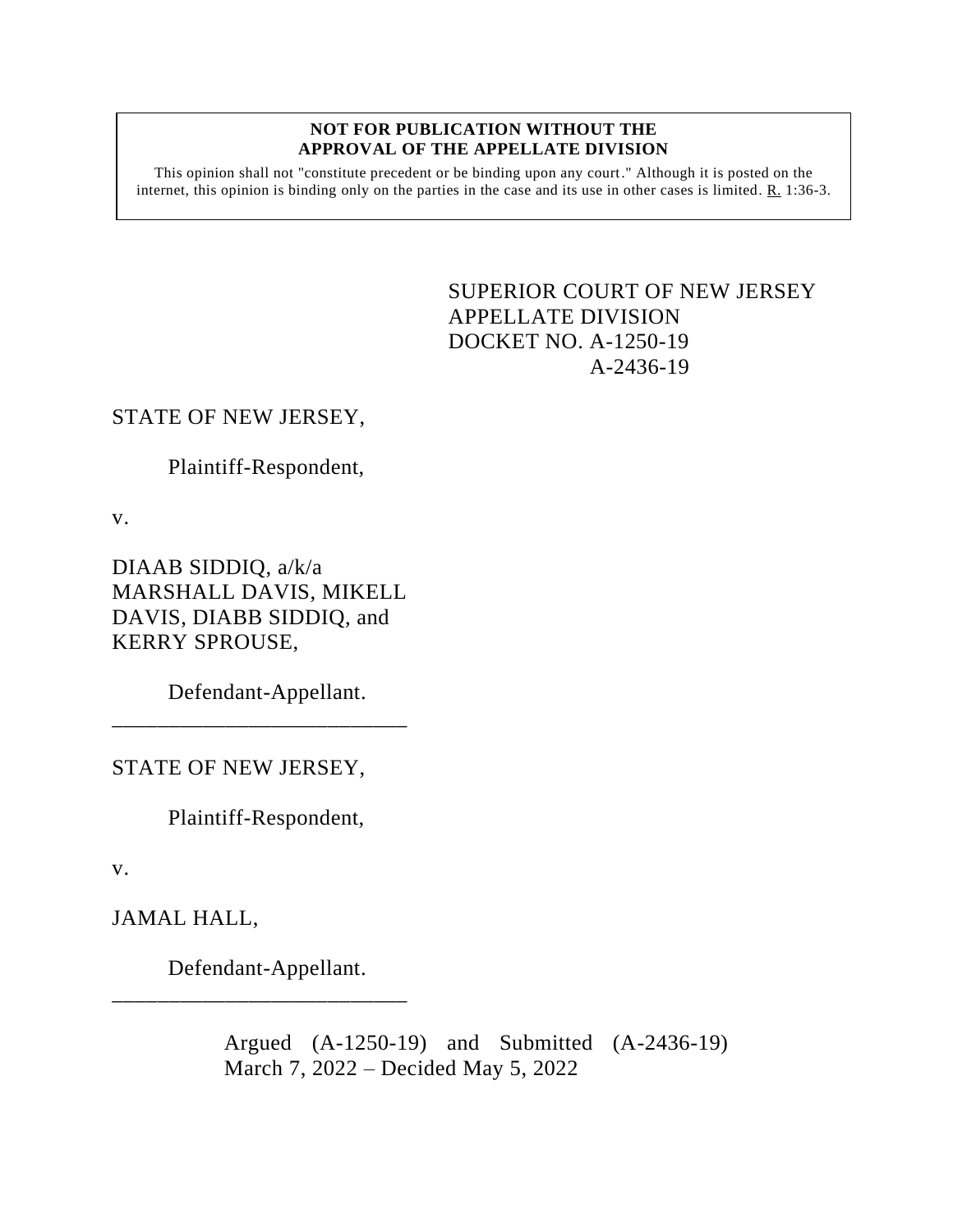Before Judges Messano and Accurso.

On appeal from the Superior Court of New Jersey, Law Division, Atlantic County, Indictment Nos. 16-11-2641 and 19-04-0991.

Robin Kay Lord argued the cause for appellant Diaab Siddiq in A-1250-19.

Gamburg & Benedetto, LLC, attorneys for appellant Jamal Hall in A-2436-19 (Robert M. Gamburg, on the briefs).

Adam D. Klein, Deputy Attorney General, argued the cause for respondent in 1250-19 (Matthew J. Platkin, Acting Attorney General, attorney; Adam D. Klein, of counsel and on the brief).

Cary Shill, Acting Atlantic County Prosecutor, attorney for respondent in A-2436-19 (Nicole Lynn Campellone, Special Deputy Attorney General/Acting Assistant Prosecutor, of counsel and on the brief).

### PER CURIAM

We consolidated these appeals, calendared back-to-back, to issue a single opinion. Originally co-defendants in a thirty-four-count indictment alleging a vast narcotics distribution conspiracy, Diaab Siddiq and Jamal Hall separately moved to suppress certain evidence seized by law enforcement pursuant to two different search warrants. Siddiq additionally challenged a warrantless search of his person at the time of his arrest. After the judge denied both defendants' motions, the State returned a superseding twelve-count indictment against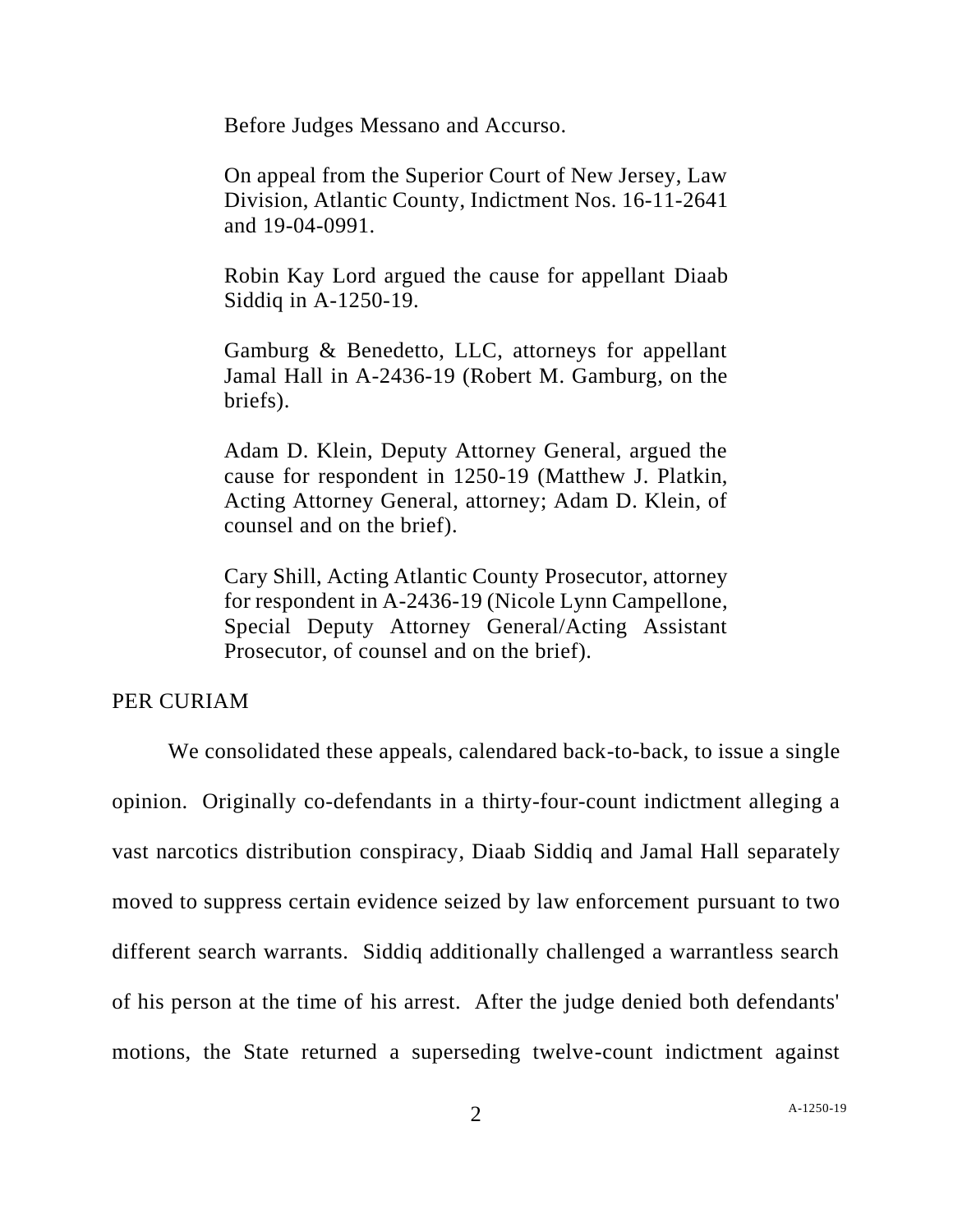Siddiq alone. He and Hall subsequently pled guilty pursuant to plea agreements with the State.

Hall pled guilty to conspiring with Siddiq and others to distribute controlled dangerous substances, N.J.S.A. 2C:5-2 and 2C:35-5(b), and possession of cocaine with intent to distribute, N.J.S.A. 2C:35-5(b)(2). In accordance with the plea agreement, the judge sentenced Hall to a ten-year period of imprisonment with a three-year period of parole ineligibility. Before us, Hall raises the following points for our consideration:

# I. THE AFFIDAVIT FAILED TO ESTABLISH PROBABLE CAUSE THAT DRUGS WOULD BE FOUND IN THE HOUSE

# II. THE AFFIDAVIT FAILED TO ESTABLISH PROBABLE CAUSE THAT [DEFENDANT] WAS ENGAGED IN DRUG DEALING

Siddiq pled guilty to money laundering, N.J.S.A. 2C:21-25(a); maintaining a narcotics production facility, N.J.S.A. 2C:35-4; possession with the intent to distribute heroin, N.J.S.A. 2C:35-5(b)(2); and certain persons not to possess a firearm, N.J.S.A.  $2C:39-7(b)(1)$ . In accordance with the plea agreement, the judge sentenced Siddiq to an aggregate twelve-year prison term with an eight-year period of parole ineligibility.

Siddiq raises the following arguments for our consideration: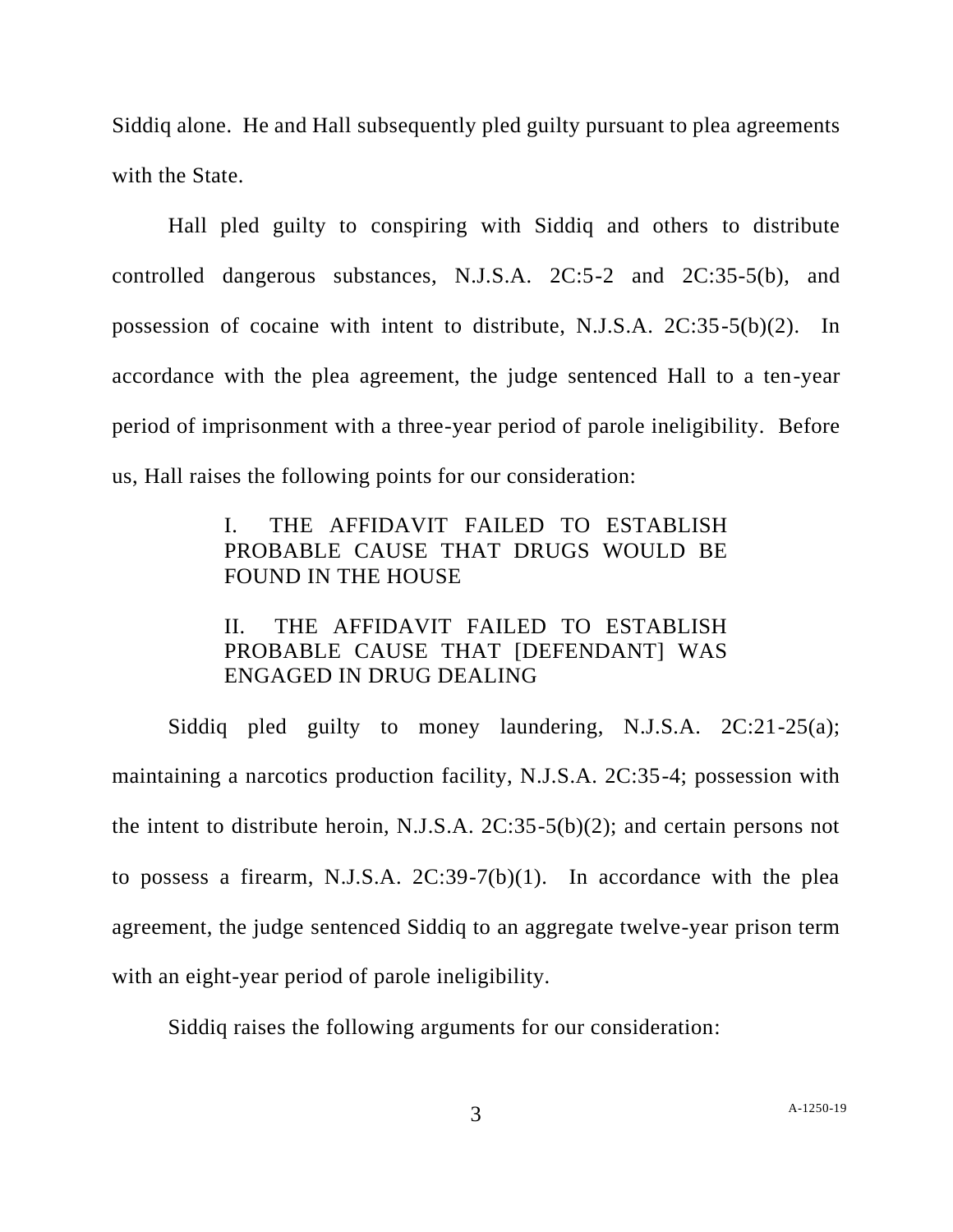## POINT I

[DEFENDANT]'S CONVICTION MUST BE REVERSED BECAUSE THE LIPS OF A DEFENSE WITNESS WERE IMPROPERLY SEALED DURING HIS SUPPRESSION HEARING, WHICH DEPRIVED THE DEFENDANT OF HIS UNFETTERED RIGHT TO PRESENT A WITNESS.

## POINT II

THE EVIDENCE FOUND [AT] 30 CLUBHOUSE LANE SHOULD HAVE BEEN SUPPRESSED BECAUSE THE SEARCH WARRANT WAS IMPROPERLY EXECUTED WHEN THE POLICE, BY THEIR OWN ADMISSION, FAILED TO SIMULTANEOUSLY KNOCK AND ANNOUNCE THEIR PRESENCE PRIOR TO ENTERING INTO THE RESIDENCE.

## POINT III

THE TRIAL COURT ERRED IN DENYING THE DEFENDANT'S MOTION TO SUPPRESS EVIDENCE SEIZED AT THE TIME OF HIS ARREST AS THERE WAS NO PROBABLE CAUSE FOR [DEFENDANT]'S WARRANTLESS ARREST.

## POINT IV

PROBABLE CAUSE DID NOT EXIST TO SUPPORT THE SEARCH WARRANT FOR 30 CLUBHOUSE LANE AND[,] AS SUCH[,] ALL EVIDENCE SEIZED FROM THAT RESIDENCE SHOULD HAVE BEEN SUPPRESSED.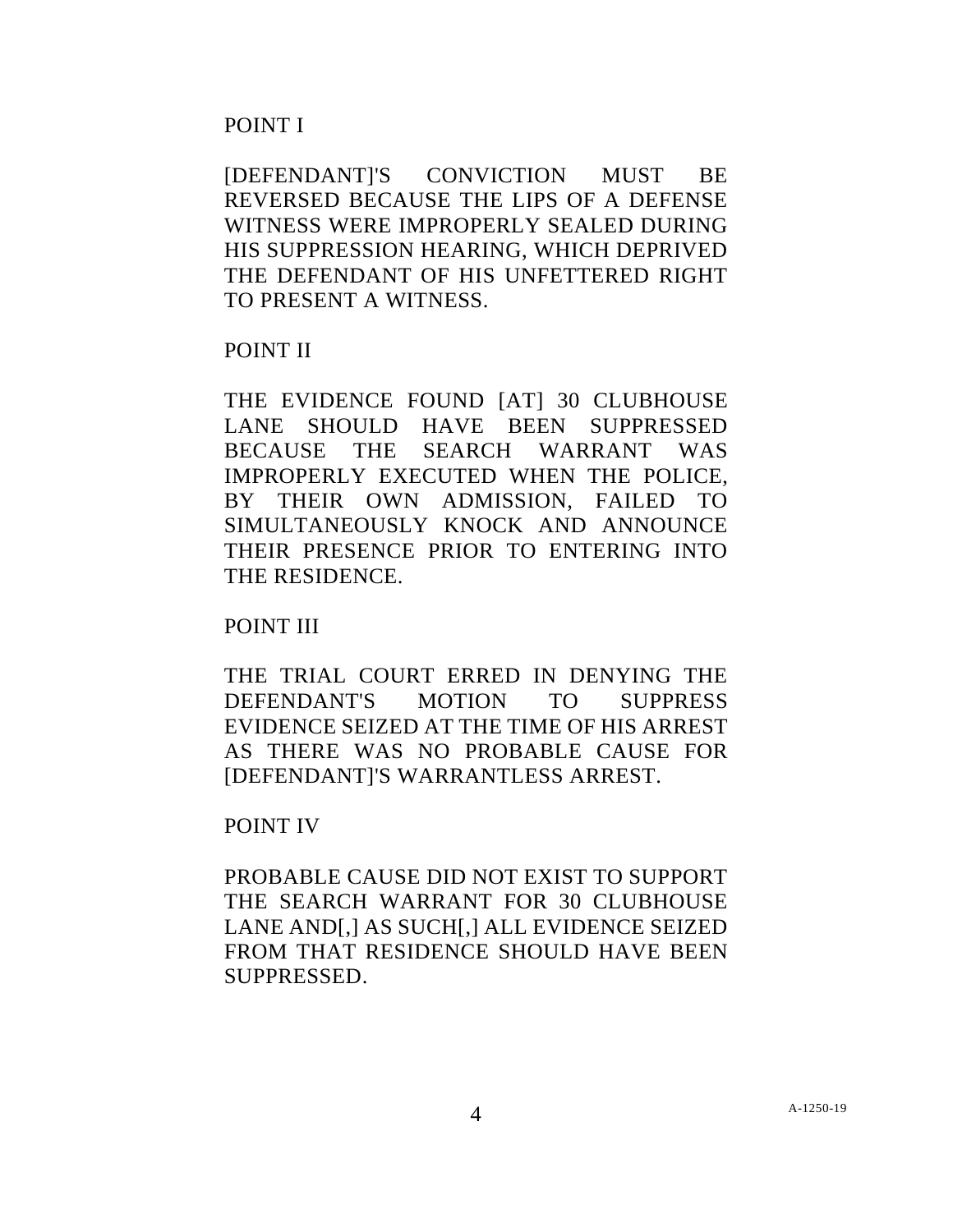Having considered these arguments in light of the record and applicable legal standards, we affirm denial of Hall's motion to suppress and his conviction in A-2436-19. In A-1250-19, Siddiq's appeal, we affirm in part and remand in part to the Law Division for further proceedings consistent with this opinion.

I.

### The search warrants

The charges lodged against both defendants followed a year-long joint state and federal investigation into alleged drug distribution in Atlantic County. Investigators used pole cameras and GPS tracking devices to monitor the movements of some of the targets of the investigation; they also secured wiretap authorization for several communication facilities, allowing them to monitor phone conversations and text messages between alleged co-conspirators.

On June 28, 2016, investigators secured a search warrant for a Chevy truck, a residence in Mays Landing, and an apartment in Egg Harbor Township. The affidavit from Atlantic City Police Detective Darrin Lorady outlined the nearly twelve-month investigation into two "criminal street gangs" in Atlantic City. Investigators identified the "two main distributor[s]" of cocaine, and, in turn, other members of the distribution network. In wiretapped conversations, investigators monitored daily meetings by Siddiq, and witnessed those meetings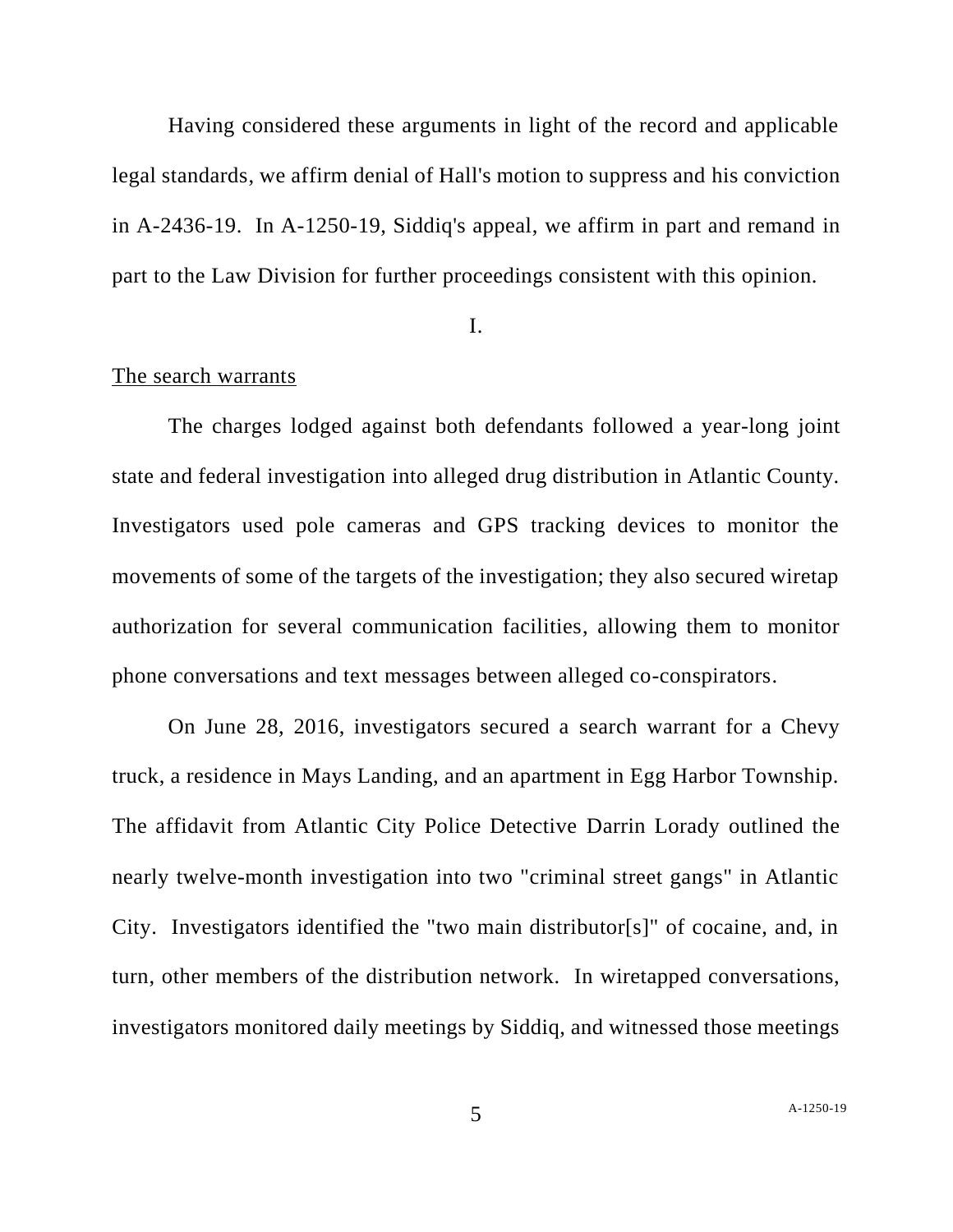through surveillance. Police monitored one suspected transaction between Siddiq and co-defendant Ameer Stephens in the Chevy truck; Stephens then immediately met with a third person. After the meeting, police stopped the third party who was found to be in possession of three ounces of cocaine.

The affidavit also cited "source information" that Siddiq was distributing multiple kilos of cocaine and had alternative sources for the drug. It noted Siddiq's involvement in another recent multi-jurisdictional investigation. The affidavit cited "direct recorded buys" between Stephens and a confidential informant, "intercepted conversations" and GPS monitoring demonstrating Siddiq's use of the Chevy truck to conduct his distribution operation, and his use of cryptic, coded language. The affidavit said Siddiq, a "primary target" of the investigation, had been involved in a sophisticated distribution network for twenty years, and utilized "stash locations" throughout Atlantic County. Although Siddiq's legal address and main residence was in Atlantic City, Lorady swore Siddiq stayed at the Mays Landing and Egg Harbor locations and "dealt with a small circle of individuals" including Jamal Hall. Siddiq's "primary coconspirator," however, was Stephens.

The affidavit recounted Siddiq's movements on June 19, 2016, when using intercepted calls and surveillance, investigators saw him drive to the "New

6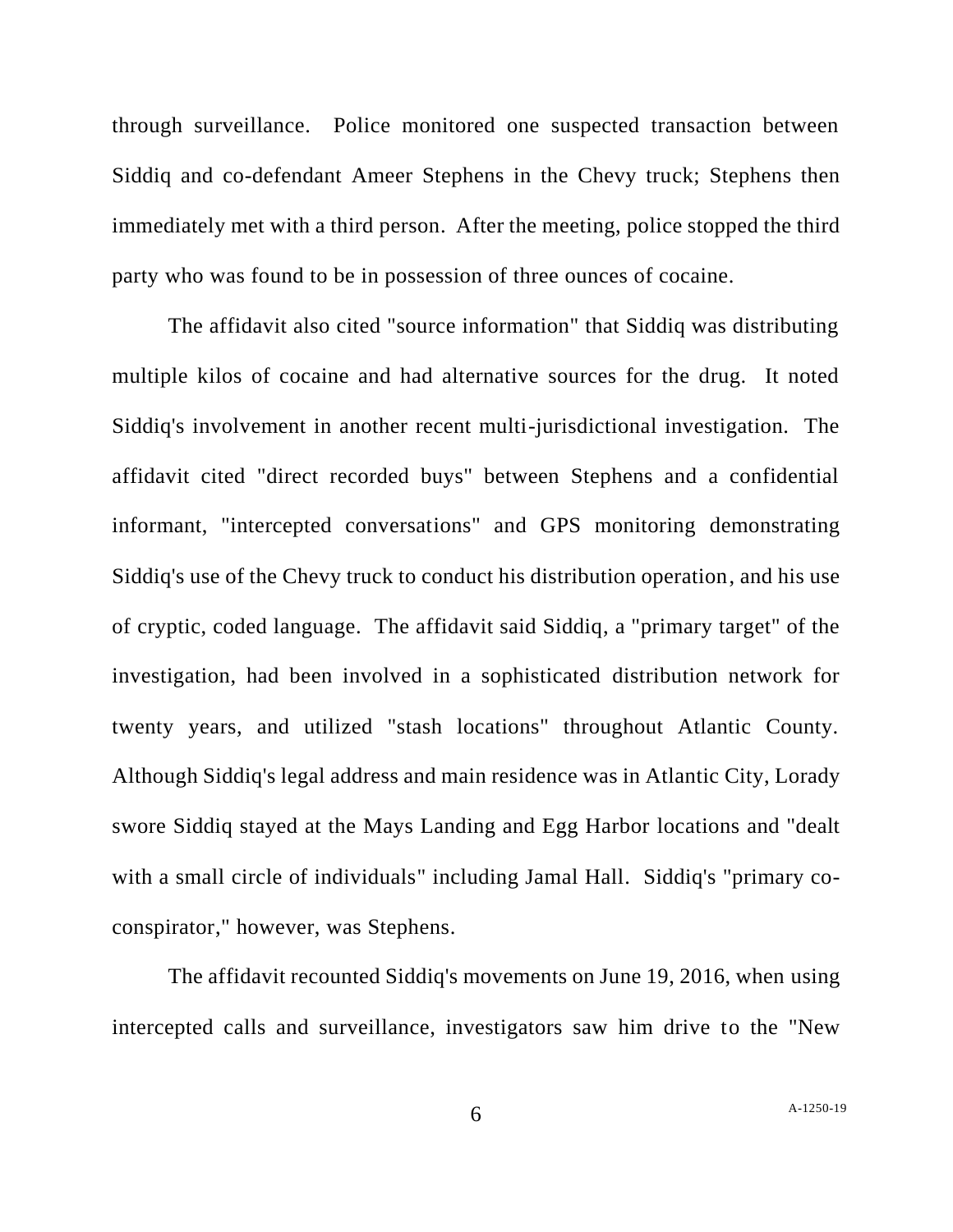York/North Jersey area," and return to the Mays Landing address. Investigators saw him entering the front door "carrying a large bag." Siddiq then contacted another alleged co-conspirator and met him in Atlantic City. During the week of June 20, using a court-authorized microphone installed in the Chevy truck, investigators intercepted a call between Siddiq and Stephens. Siddiq said he was going away and intended to supply Stephens with additional drugs. On Siddiq's return from Florida on June 27, he immediately left for Philadelphia. Police surveilled him and intercepted telephonic and in-vehicle conversations. After a brief stay in North Philadelphia, Siddiq drove to the Mays Landing house, and then to the Egg Harbor apartment.

Intercepted phone calls led investigators to surveil a meeting between Siddiq and Stephens at their "primary meeting spot" in Atlantic City later that day. Police monitored the conversation with Stephens inside Siddiq's Chevy truck and heard Siddiq say he had "Four" in his pocket and would give Stephens the rest the following day. Siddiq then warned Stephens "the cops were behind him," and told Stephens to put an envelope with "10 grand" in the glove compartment. Police moved in, stopped Siddiq's truck, ordered him out, and found four ounces of heroin in his pocket. We discuss below that seizure in the context of Siddiq's third point on appeal.

7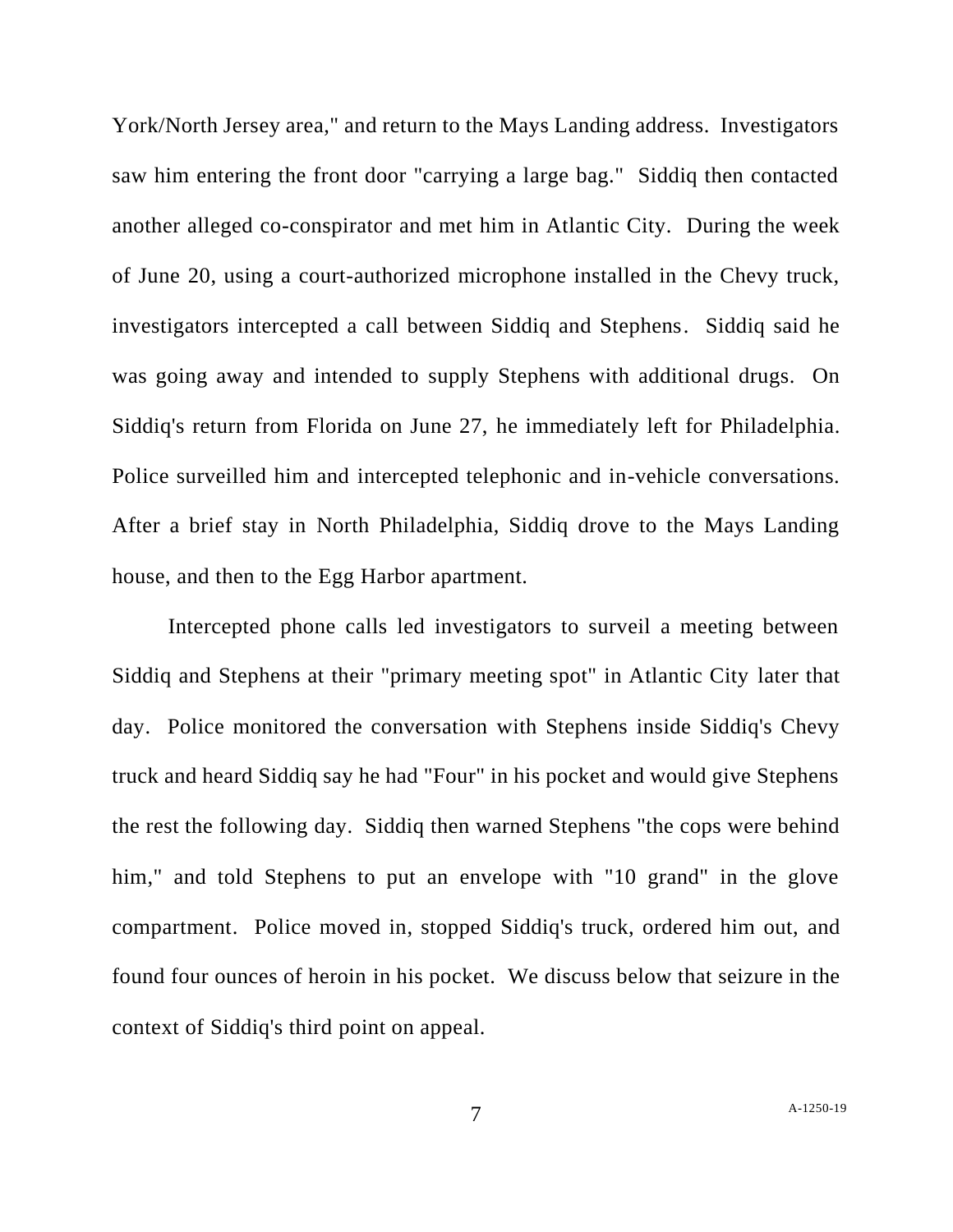The judge issued a search warrant for the Chevy truck and the two addresses noted. A search of the truck's glove compartment yielded \$10,000 in cash. Although Lorady sought a "no-knock warrant" for the two residences, the judge denied that request; the warrant required police to knock and announce before entering the premises in Mays Landing and Egg Harbor. Police executed the search warrant at the Mays Landing residence in the early morning hours of the following day and seized two handguns, ammunition, about \$40,000 in cash, and a money counter. We discuss below the search warrant and its execution at the Mays Landing address in the context of Siddiq's Points I, II and IV.

On July 5, 2016, police applied for a search warrant for nineteen locations; Hall's residence in Pleasantville was one of them. They also sought a search warrant for eleven vehicles, and the affidavit stated Hall used two of the cars "in furtherance of his crimes." The affidavit in support of the warrant was sixtyfour pages long, Lorady again was the affiant, and it provided much of the same detailed history of the investigation.

In more than eight pages of specific facts regarding Hall, the affidavit described video surveillance from a stationary pole camera in front of defendant's home that captured people entering and leaving his house, as well as Hall's frequent comings and goings to meetings with Stephens and others.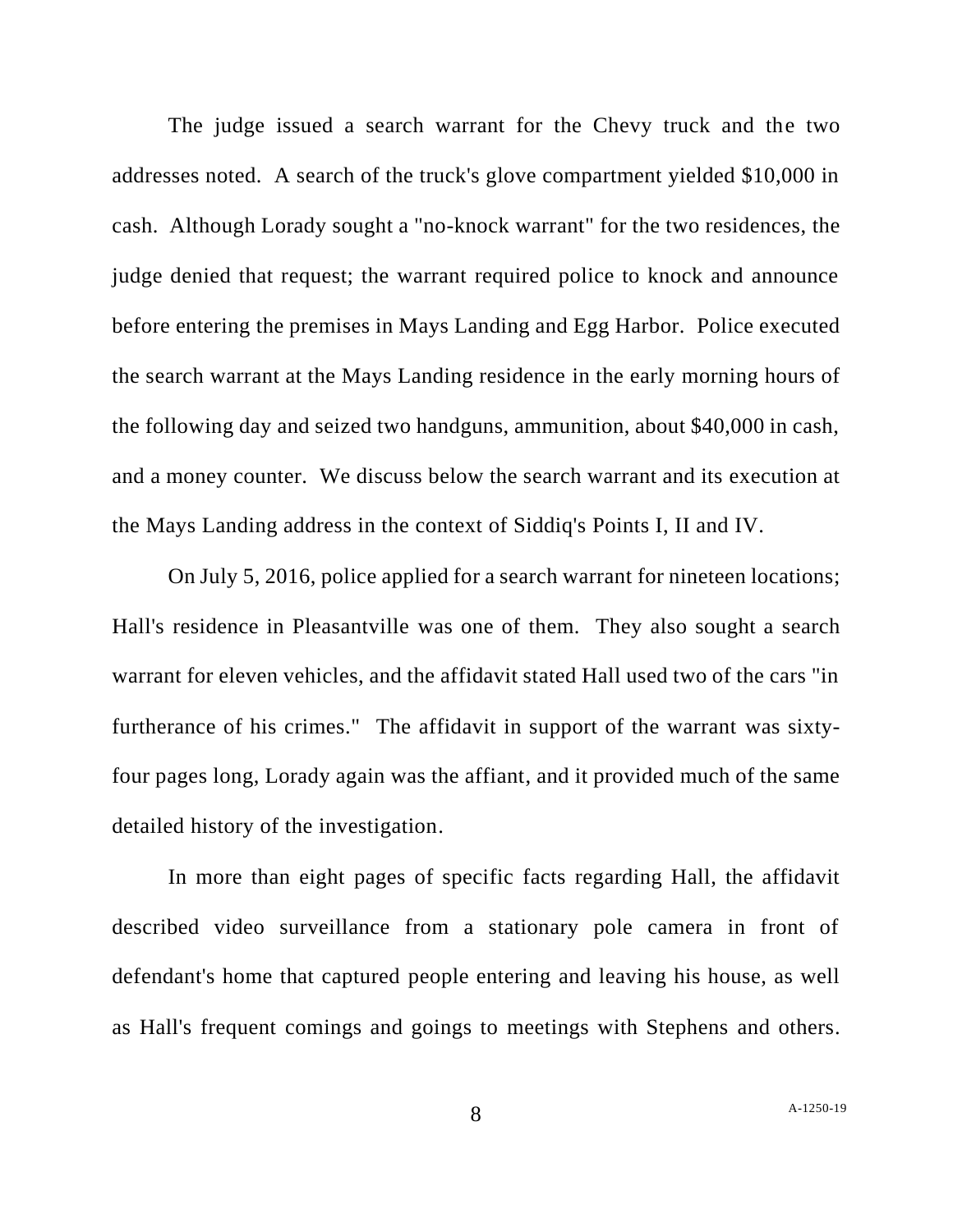Police saw Hall meet with a known drug dealer from whom police had made undercover purchases; a subsequent search warrant executed at that individual's residence yielded more drugs and paraphernalia. Police intercepted phone calls and text messages between defendant and Stephens discussing narcotics transactions.

On July 6, 2016, the same judge that issued the search warrant in Siddiq's matter issued a search warrant for Hall's Pleasantville residence, the two vehicles listed in the affidavit which Hall allegedly used, and numerous other locations and vehicles involving other co-conspirators. The search warrant was executed the next day at the Pleasantville address, and police seized first-degree weight cocaine and \$10,285 in cash from Hall's residence.

### Hall's Motion to suppress

Hall filed a motion to suppress the evidence seized, arguing the affidavit failed to establish probable cause as to the Pleasantville address. Focusing on the text messages intercepted from the wiretap and law enforcement's interpretation of "code language" used during narcotics transactions, defense counsel argued the phrases were just "regular language," used in the African American community.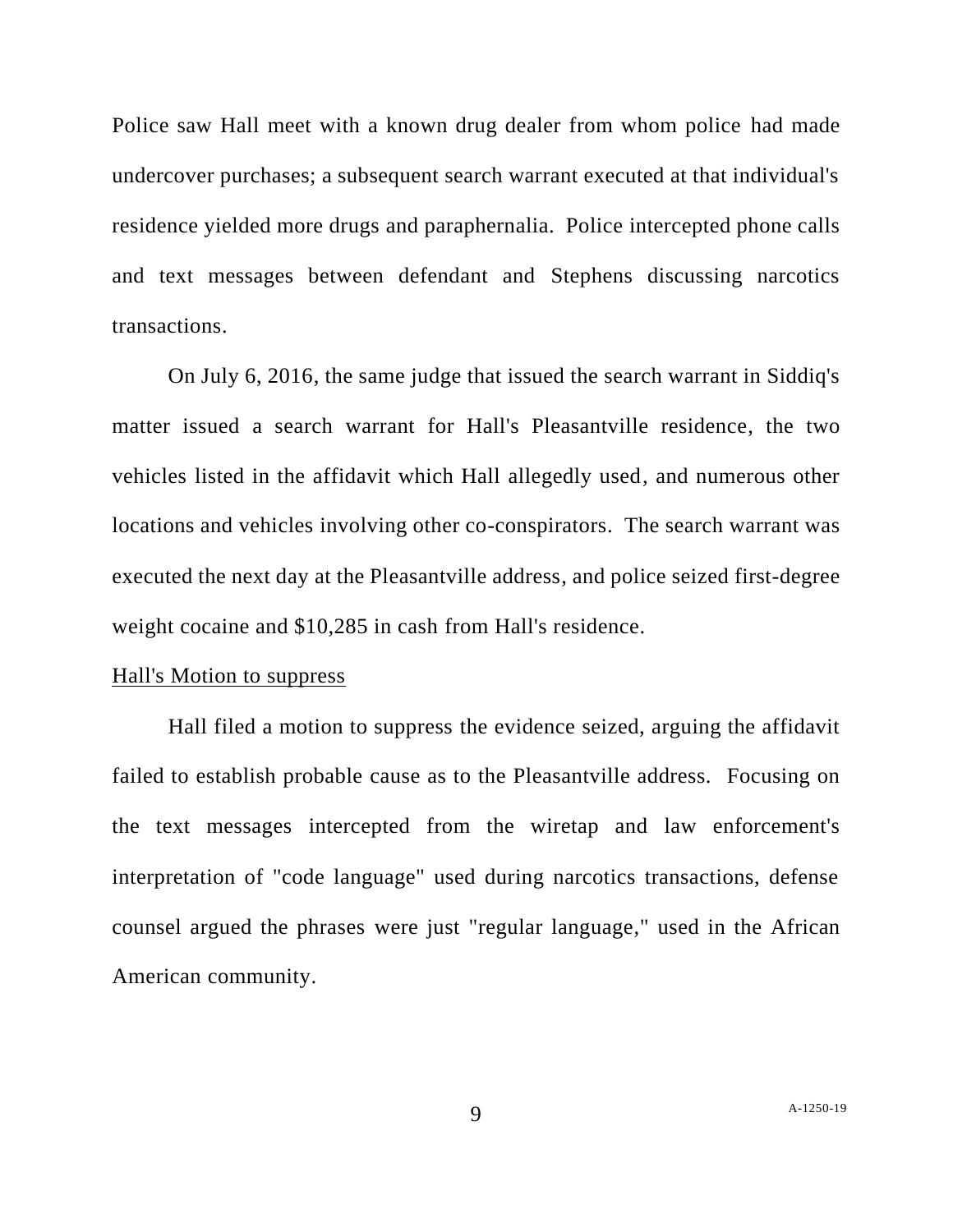The judge reserved decision, ultimately issuing a written opinion in support of the order denying defendant's motion to suppress. Defendant retained new counsel, who filed a motion for reconsideration. Successor counsel contended the judge failed to address the adequacy of information within "the four corners" of the affidavit, which, he contended, failed to establish probable cause for its issuance. The judge denied the motion in an oral decision, and as already noted, defendant pled guilty pursuant to a negotiated plea agreement. Siddiq's motion to suppress

Siddiq challenged the warrantless search and seizure of drugs from his person following the traffic stop on June 27, 2016, arguing police had sufficient time and probable cause to obtain "anticipatory" arrest and search warrants before stopping Siddiq's Chevy truck. Regarding the search of the Mays Landing residence with a warrant, defense counsel argued there was no probable cause supporting the warrant, insufficient grounds justified nighttime execution of the warrant, and police essentially executed the warrant as a no-knock warrant, despite the issuing judge's denial of that request.

After considering the testimony of two Atlantic City Police detectives, the judge issued an oral opinion, concluding police had probable cause to stop Siddiq's car because they reasonably concluded a drug transaction was in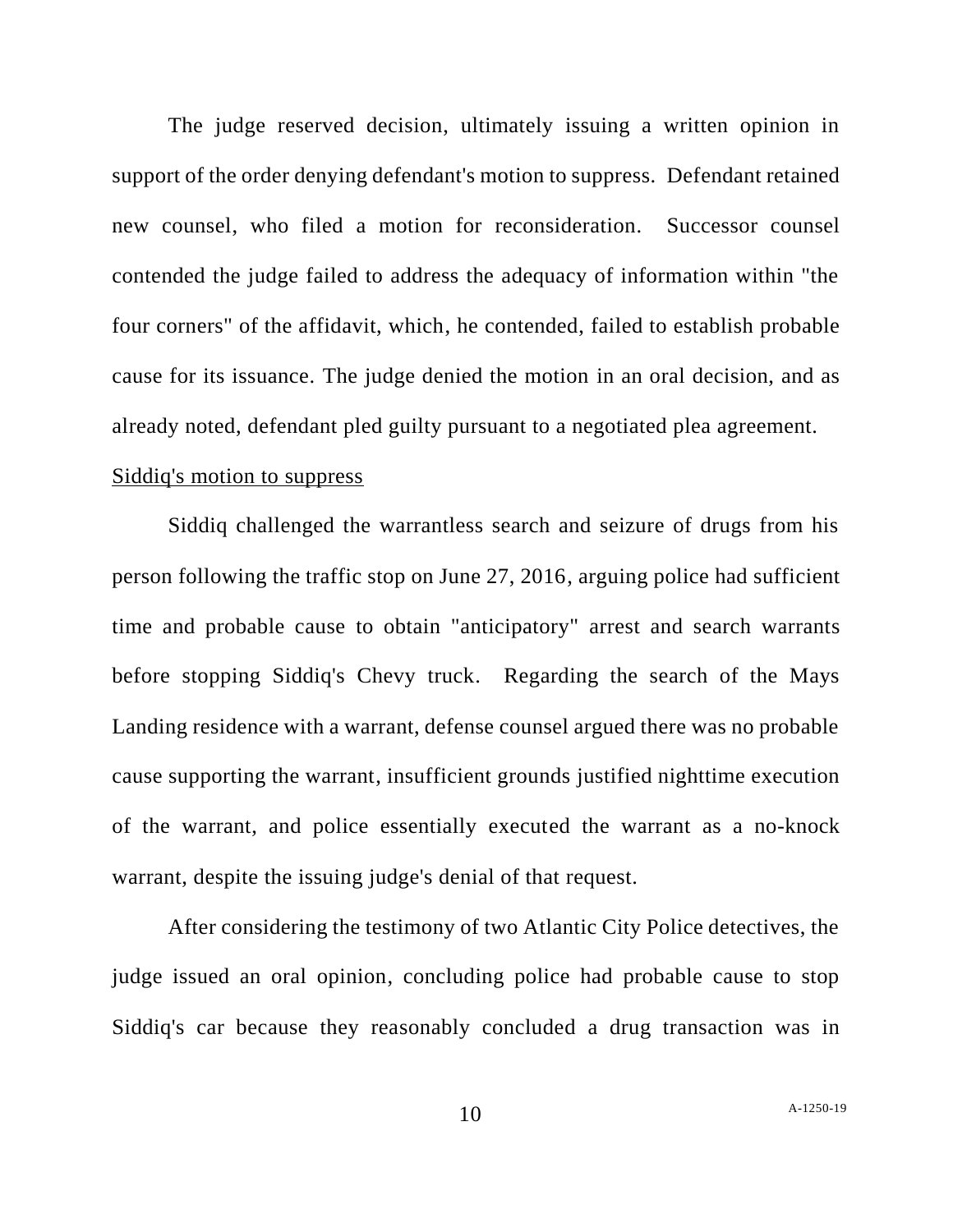progress; she said the State did not need to secure an "anticipatory" arrest or search warrant under the circumstances. She entered an order denying Siddiq's motion to suppress evidence seized at the time of the motor vehicle stop.

The judge also determined the affidavit established sufficient probable cause to search the Mays Landing property, and the warrant did not restrict its execution to daylight hours. However, the judge agreed to take testimony regarding the actual execution of the warrant.

We discuss below the hearing that followed, after which the judge entered an order denying Siddiq's motion to suppress evidence seized from the Mays Landing residence.

### II.

#### A.

Both defendants contend the search warrants were not supported by sufficient probable cause. Hall argues the affidavit in his case lacked sufficient information linking him to alleged drug transactions or that probable cause existed to search his Pleasantville residence. Siddiq contends the warrant in his case failed to establish probable cause to search the Mays Landing property. We disagree.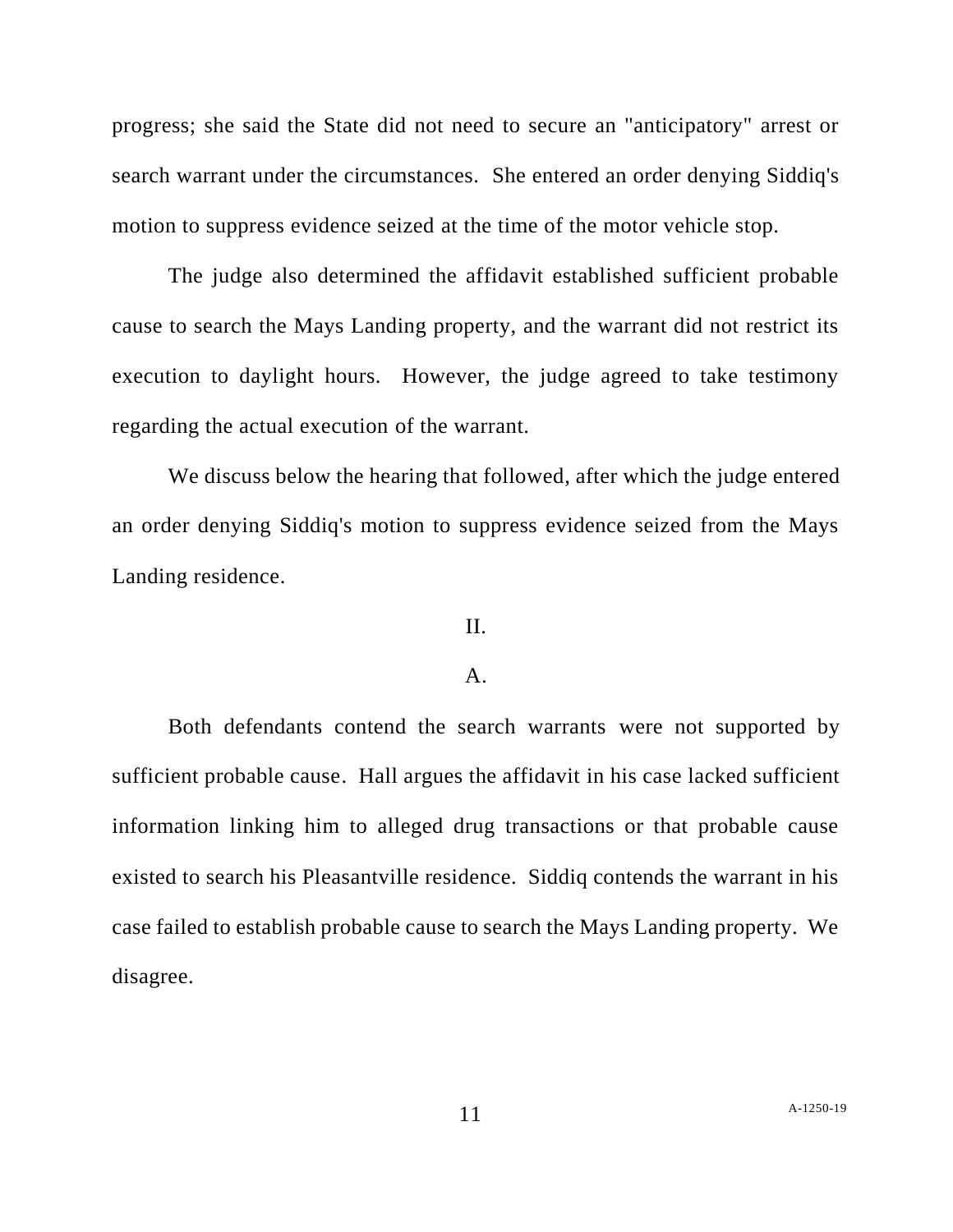"Our constitutional jurisprudence expresses a decided preference that government officials first secure a warrant before conducting a search of a home or a person." State v. Watts, 223 N.J. 503, 513 (2015). An application for a search warrant "must satisfy the issuing authority 'that there is probable cause to believe that . . . evidence of a crime is at the place sought to be searched.'" State v. Boone, 232 N.J. 417, 426 (2017) (quoting State v. Jones, 179 N.J. 377, 388 (2004)). "Probable cause for the issuance of a search warrant requires 'a fair probability that contraband or evidence of a crime will be found in a particular place.'" State v. Chippero, 201 N.J. 14, 28 (2009) (quoting United States v. Jones, 994 F.2d 1051, 1056 (3d Cir. 1993)). "[T]he probable cause determination must be . . . based on the information contained within the four corners of the supporting affidavit, as supplemented by sworn testimony before the issuing judge that is recorded contemporaneously." Boone, 232 N.J. at 427 (alteration in original) (quoting State v. Marshall, 199 N.J. 602, 611 (2009)).

A search warrant is presumed valid, and the defendant bears the burden to show that it was issued without probable cause or that the search was "otherwise unreasonable." Chippero, 201 N.J. at 26 (quoting State v. Evers, 175 N.J. 355, 281 (2003)). "Reviewing courts 'accord substantial deference to the discretionary determination resulting in the issuance of the [search] warrant.'"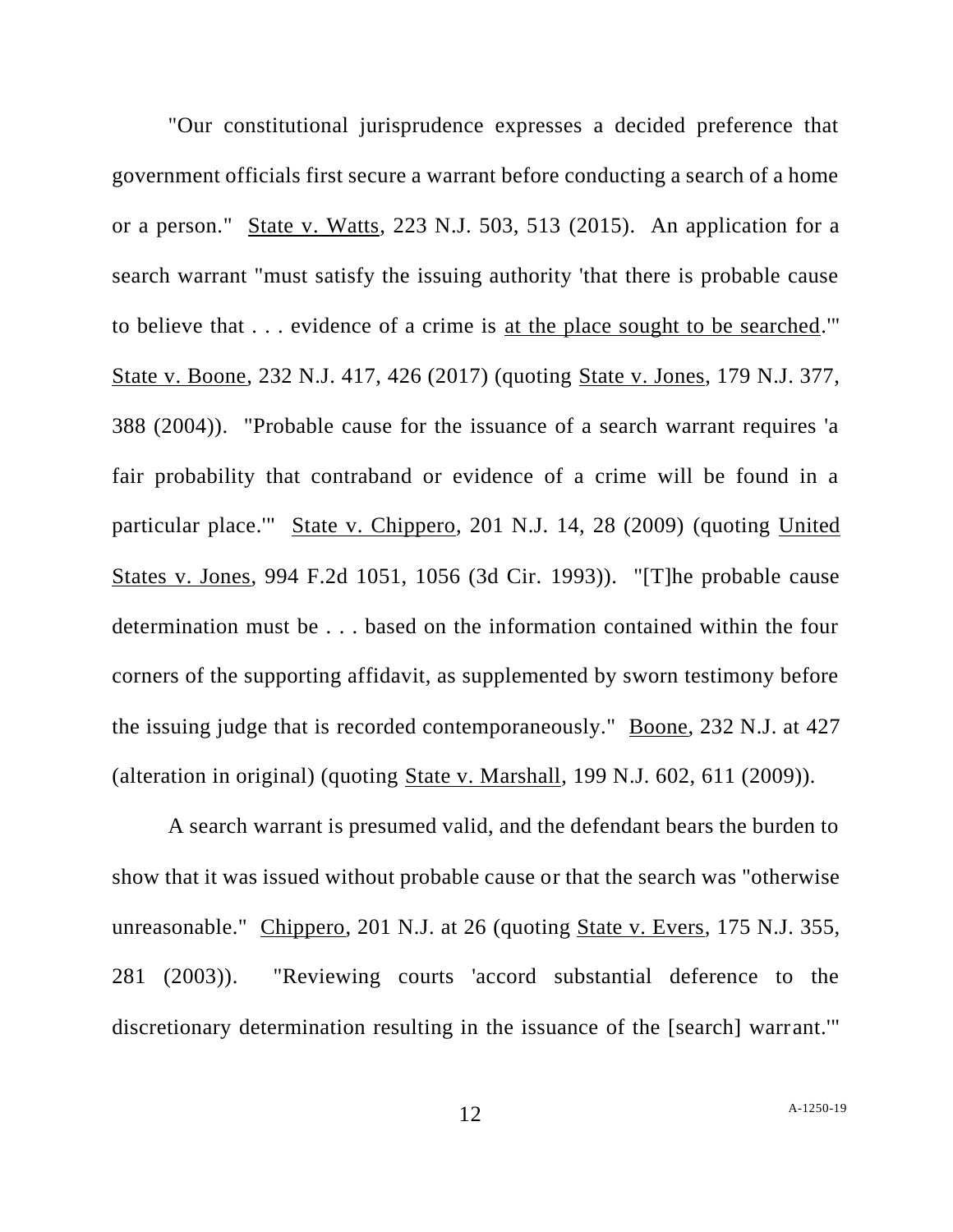Boone, 232 N.J. at 427 (alteration in original) (quoting Jones, 179 N.J. at 388). "[W]hen the adequacy of the facts offered to show probable cause is challenged after a search made pursuant to a warrant, and their adequacy appears to be marginal, the doubt should ordinarily be resolved by sustaining the search." Jones, 179 N.J. at 388–89 (emphasis added) (quoting State v. Kasabucki, 52 N.J. 110, 116 (1968)).

Hall relies on Boone for support. There, police surveilled the defendant for two months and observed him engage in drug-related activities, including hand-to-hand sales of suspected narcotics. 232 N.J. at 422. A subsequently issued search warrant for the defendant's suspected residence did not describe how police knew defendant lived in a specific unit in the apartment complex; yet the warrant asserted the "investigation reveal[ed] that [the defendant wa]s distributing Controlled Dangerous Substances" from his residence. Id. at 422– 23.

The defendant sought to suppress evidence seized after execution of the warrant, arguing it lacked a factual basis establishing probable cause. Id. at 423. "[T]he State concede<sup>[d]</sup> . . . it did not provide a factual basis . . . why [the residence] should be searched, [bu]t counter[ed] . . . the totality of the circumstances justified the issuance of a search warrant because surveillance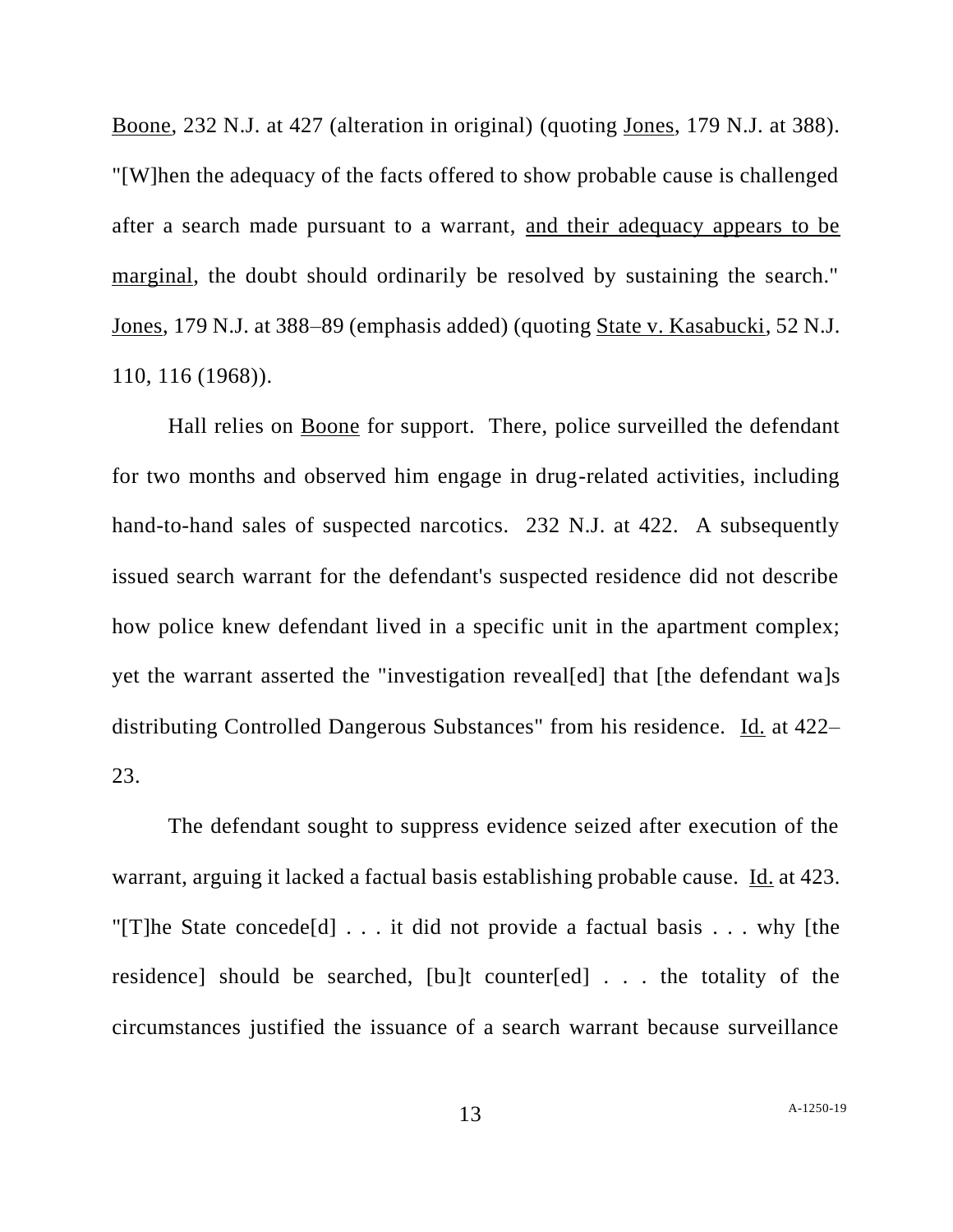placed [the defendant] at [the residence] before and after drug transactions." Id. at 425. The Court stressed the investigation may have been "sufficient to issue a warrant to arrest [the defendant]; however, there was nothing in the affidavit to indicate where [the defendant] lived, how police knew which apartment was his, or how the apartment was connected to his drug dealing." Id. at 430. The Court reversed the defendant's convictions, stating, "We emphasize that judges issuing search warrants must scrutinize the warrant application and tie specific evidence to the persons, property, or items the State seeks to search." Id. at 431.

In this case, Hall did not reside in an unidentified apartment in a multifamily apartment complex; he lived in a single-family home in Pleasantville that was under continuous surveillance by investigators using a pole camera. The affidavit specifically mentioned people were seen coming and going from Hall's residence, and Hall was seen meeting Stephens at a location where police knew narcotic transactions were ongoing. The affidavit included extensive detail regarding Stephens' interactions with others and cited drug-related intercepted conversations and text messages between Hall and Stephens. It contained information regarding two specific meetings Hall had with others after leaving his home. Police secured evidence of narcotics-related offenses from those other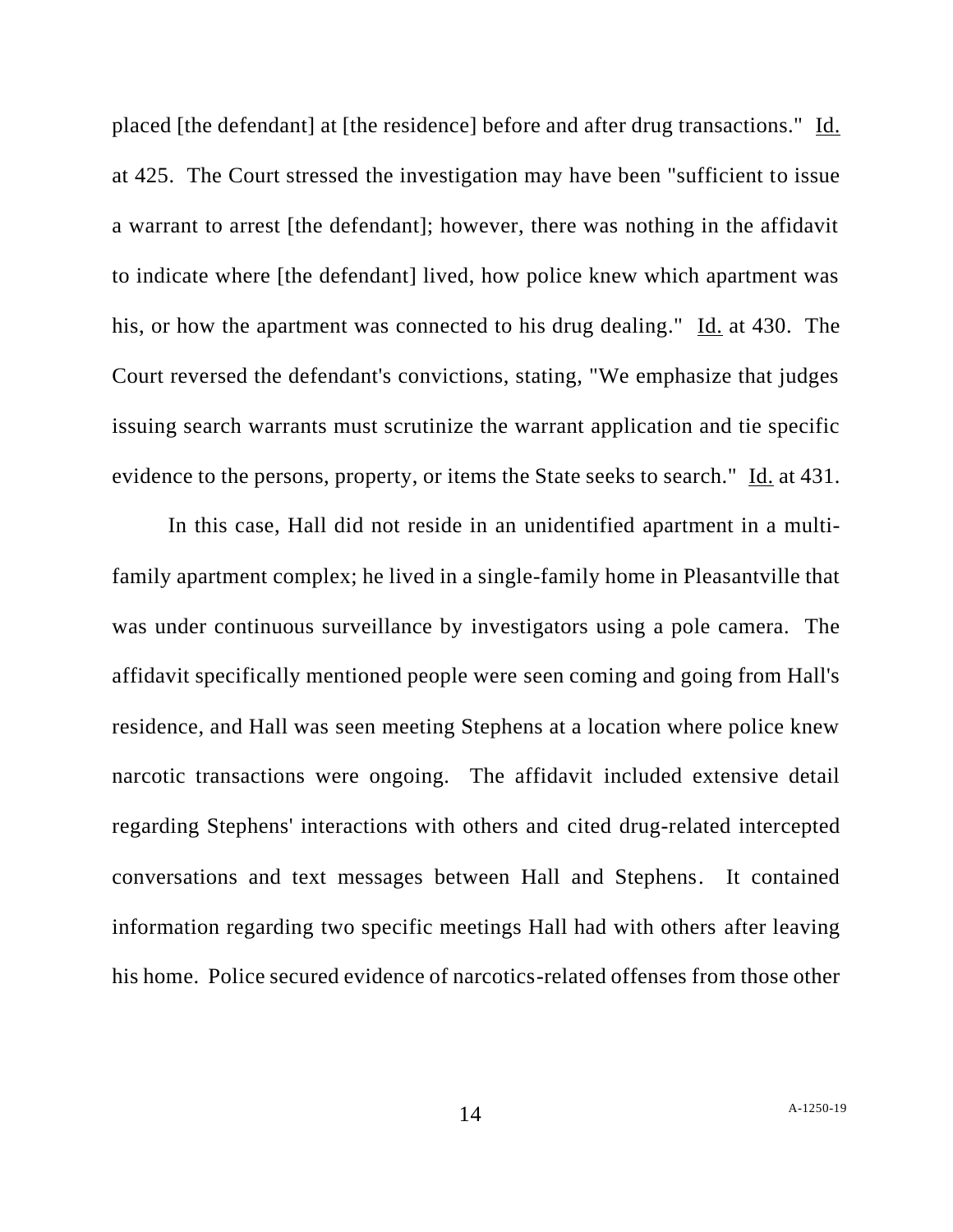individuals either immediately after the meeting with Hall or within days thereafter.

If in hindsight the "adequacy" of the affidavit's contents "appears to be marginal," we would nevertheless be obligated to accord substantial deference to the issuing judge's determination that the totality of circumstances established probable cause and recognize that any "doubt should ordinarily be resolved by sustaining the search." Jones, 179 N.J. at 388–89 (quoting State v. Kasabucki, 52 N.J. 110, 116 (1968)). We conclude there was sufficient facts alleged within the four corners of the affidavit to permit the issuing judge, who days earlier had issued the warrant in Siddiq's case, to conclude not only was Hall involved in narcotics transactions, but also that his Pleasantville home probably contained evidence of those transactions. We therefore affirm the denial of Hall's motion to suppress and affirm the judgment of conviction in A-2436-19.

Siddiq makes a similar argument in Point IV of his brief, claiming there was insufficient probable cause supporting the warrant for the Mays Landing residence. Lorady's affidavit explained that immediately upon his return from Florida, Siddiq drove to Philadelphia to likely obtain drugs to re-supply Stephens as promised. He returned to the Mays Landing property carrying a large bag and shortly thereafter went to the Egg Harbor apartment. Police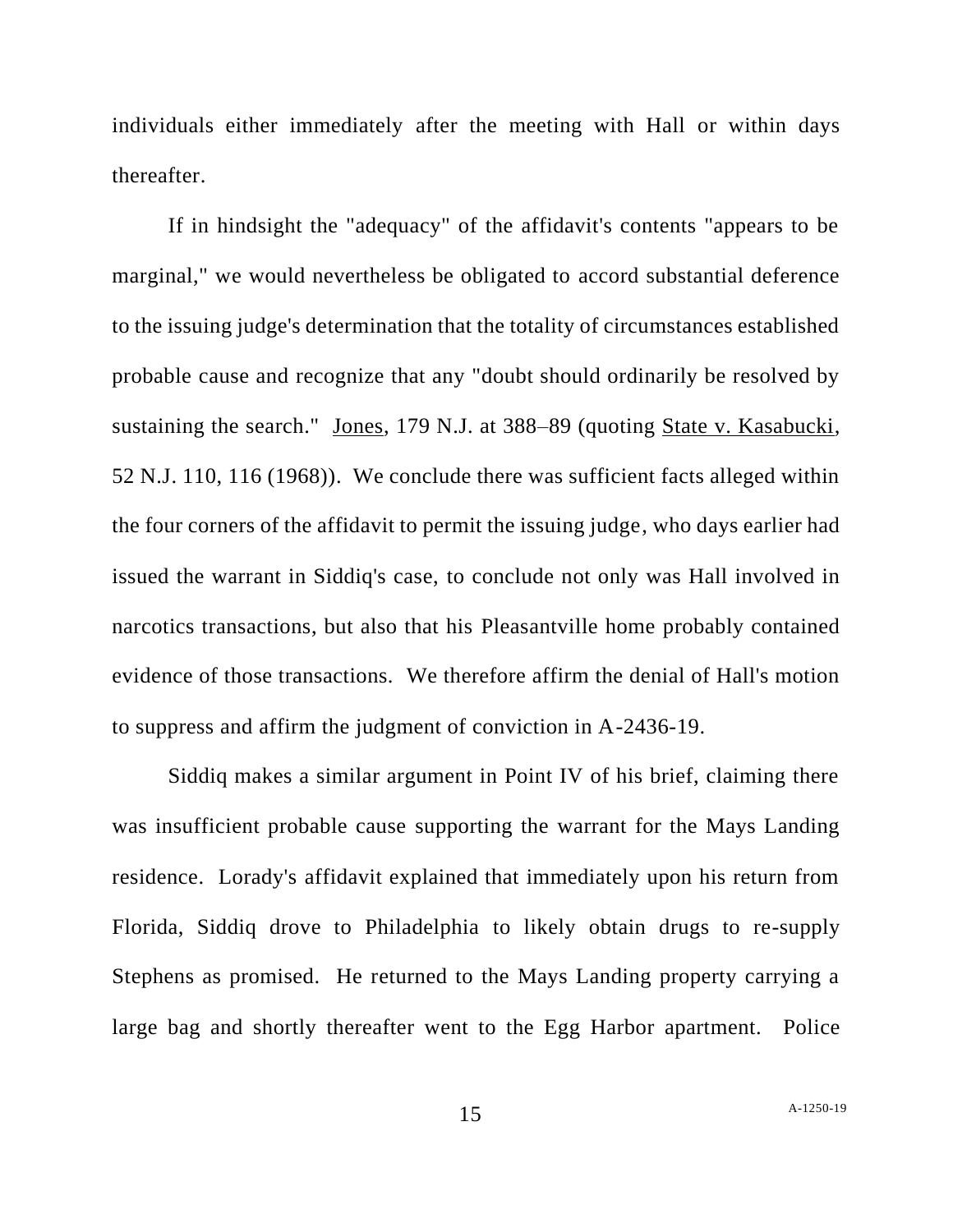monitored Siddiq's conversation setting up a meeting with Stephens, surveilled the meeting and ultimately stopped Siddiq's truck, seizing drugs and cash. Siddiq's argument on this point requires no further discussion in a written opinion, Rule 2:11-3(e)(2), and we reject his claim the search warrant for the Mays Landing residence lacked sufficient probable cause.

#### B.

In Point III, Siddiq argues the judge erred in denying the motion to suppress the drugs seized when police arrested him because "there was no probable cause for [his] warrantless arrest." Defendant never made this argument in the Law Division, instead asserting a somewhat contrary claim that police had probable cause and should have obtained an anticipatory warrant for Siddiq's arrest. We could properly refuse to consider Siddiq's newly framed contention. State v. Witt, 223 N.J. 409, 419 (2015) (citing State v. Robinson, 200 N.J. 1, 20 (2009)). Nevertheless, we address it because the judge made specific findings as to probable cause, and we conclude the argument lacks sufficient merit to warrant discussion. R.  $2:11-3(e)(2)$ . We add only the following.

"For probable cause to arrest, there must be probable cause to believe that a crime has been committed and 'that the person sought to be arrested committed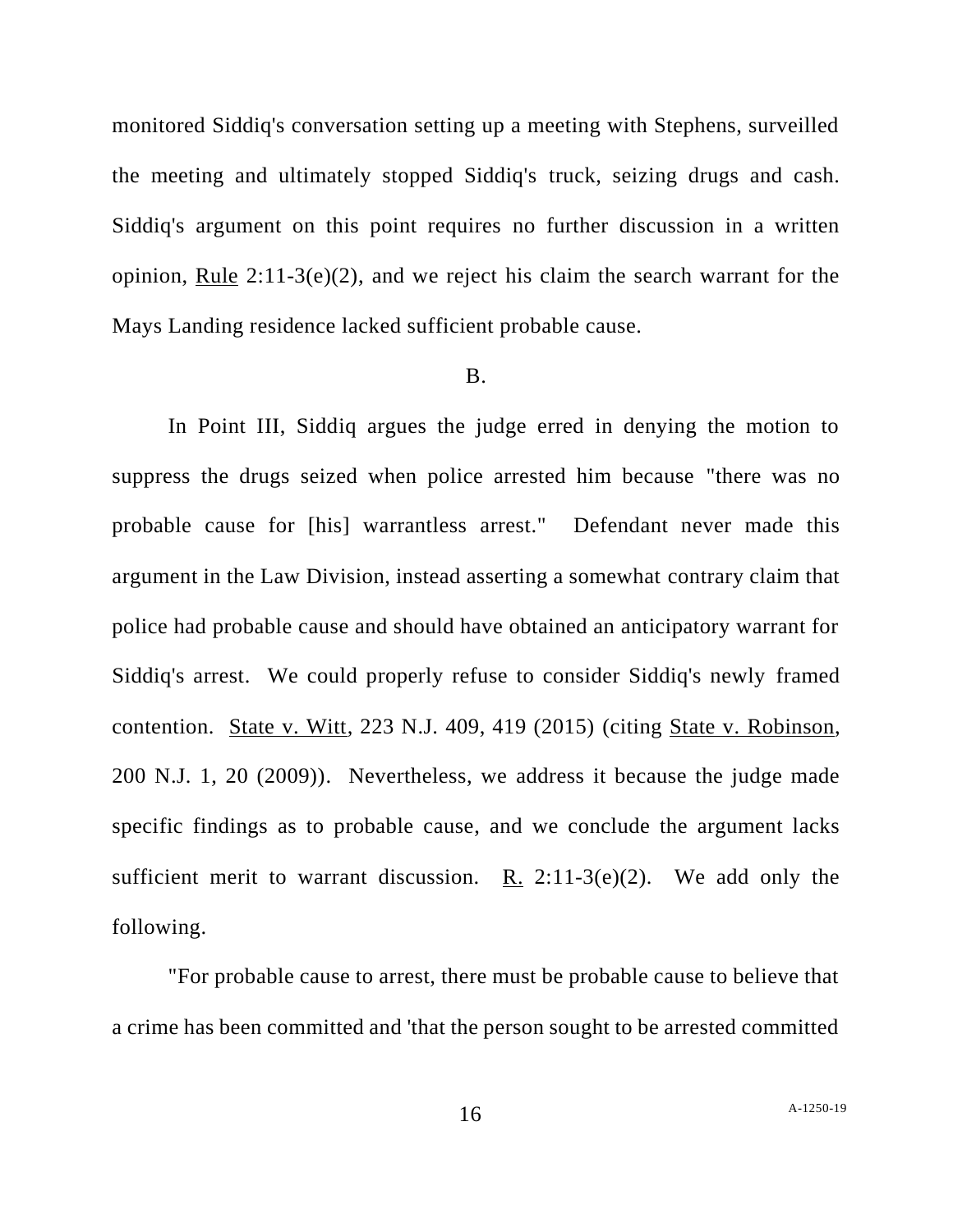the offense.'" Chippero, 201 N.J. at 28 (quoting Schneider v. Simonini, 163 N.J. 336, 363 (2000)). "Probable cause exists where the facts and circumstances within . . . [the officers] knowledge and of which they had reasonably trustworthy information [are] sufficient in themselves to warrant a [person] of reasonable caution in the belief that an offense has been or is being committed." State v. Moore, 181 N.J. 40, 46 (2004) (alterations in original) (quoting Schneider, 163 N.J. at 361).

As noted, the judge heard the testimony of Lorady and Detective William Warner III. The officers explained the background information, observations and intercepted conversations known to them before stopping Siddiq's vehicle on June 27, 2016. In her oral opinion, the judge cited extensively to their testimony and found after stopping the car and ordering Siddiq out of the vehicle, Warner noticed a prominent bulge in Siddiq's pants pocket and asked what it was. Siddiq replied, "It is what it is." The officer removed the object which was four ounces of cocaine. We agree with the judge's conclusion that police had probable cause to stop the vehicle in the first instance, order Siddiq out of the car based on the prior investigation and arrest him based on a reasonable belief that a drug transaction was transpiring.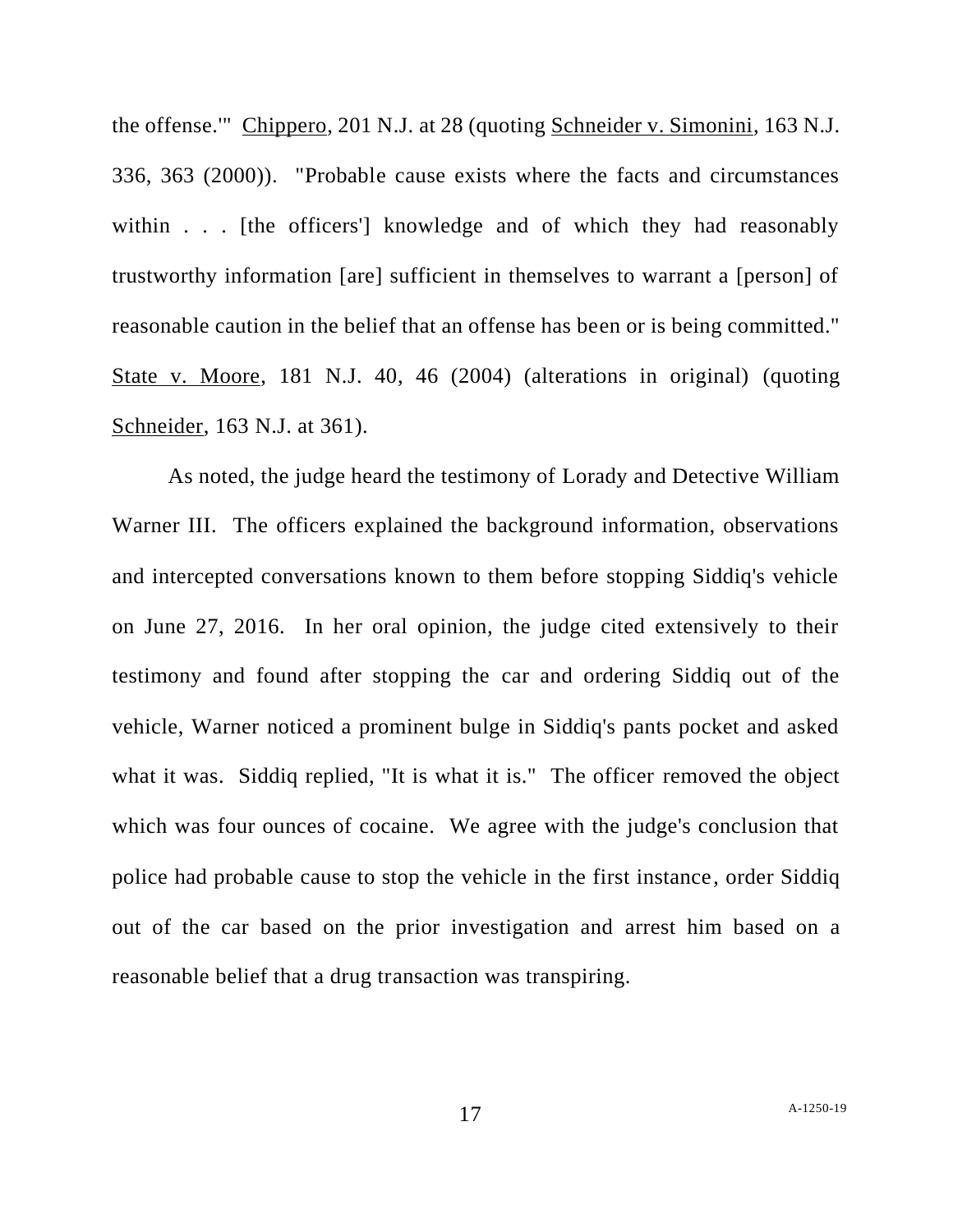We set the context for the two points Siddiq raises requiring us to remand the matter to the Law Division for further proceedings.

As noted, the judge agreed to take further testimony regarding the execution of the warrant at the Mays Landing residence. Lorady testified he led a team of officers executing the warrant. Lorady described "the fairly standard procedure" he used.

> We knocked on the door, ... obviously loud enough so someone could hear. A couple of bangs on the door . . . . Wait approximately ten seconds to see if anyone answers. Another knock, a couple of knocks, . . . wait. Nothing. Then you set the tool. . . . [A]nd then we would be able to make entry. . . . [T]hat's basically what happened there. $<sup>1</sup>$ </sup>

Lorady did not recall announcing "police" at the front door. At a later point, he testified to announcing police presence "[a]fter the door [wa]s open." He reiterated more than once again later, the announcement was made "[o]nce we made entry." With the door open, Lorady saw an adult woman dart into another room; police followed her to a rear bedroom and conducted their search of the

<sup>&</sup>lt;sup>1</sup> Lorady said the "tool" was a "piston-driven mechanism. It's placed in the door and . . . the pistons will separate . . . the door from the frame."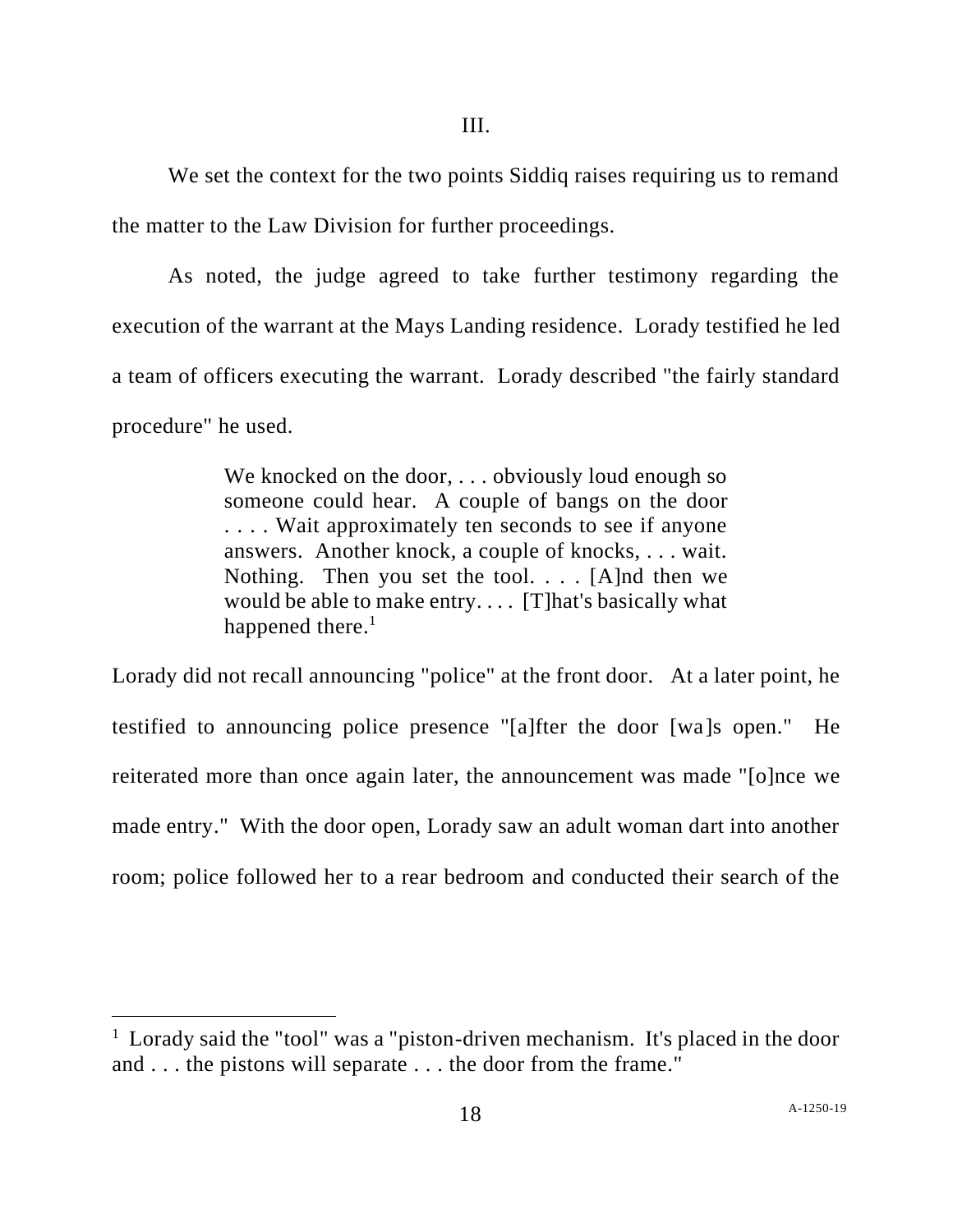entire home. They seized two handguns, ammunition, about \$40,000 in cash, and a money counter.

On cross-examination, Lorady said he knocked on the door and waited thirty seconds without any response. But, in answering the next question, Lorady said, "By knocking and announcing and eventually opening the door . . . and then announcing our presence as police officers again," he attempted to get the attention of the homeowner.

When Lorady completed his testimony, defendant sought to have Chaka James, who was present in the courtroom, testify. The prosecutor immediately addressed the judge, noting James would likely testify her clothes and shoes were in the closet at the Mays Landing residence where police seized a weapon. The prosecutor asserted, "[T]his witness should be advised of her Fifth Amendment rights prior to proceeding based upon my understanding of the testimony that's going to be elicited." Defense counsel immediately accused the prosecutor of intimidating James.

The judge excused James, after which the prosecutor said James "could just as easily be superseded and added on this indictment . . . given the facts and the evidence and where the gun was seized in relation to her . . . that's her bedroom. Those are her things in the closet." The judge agreed that James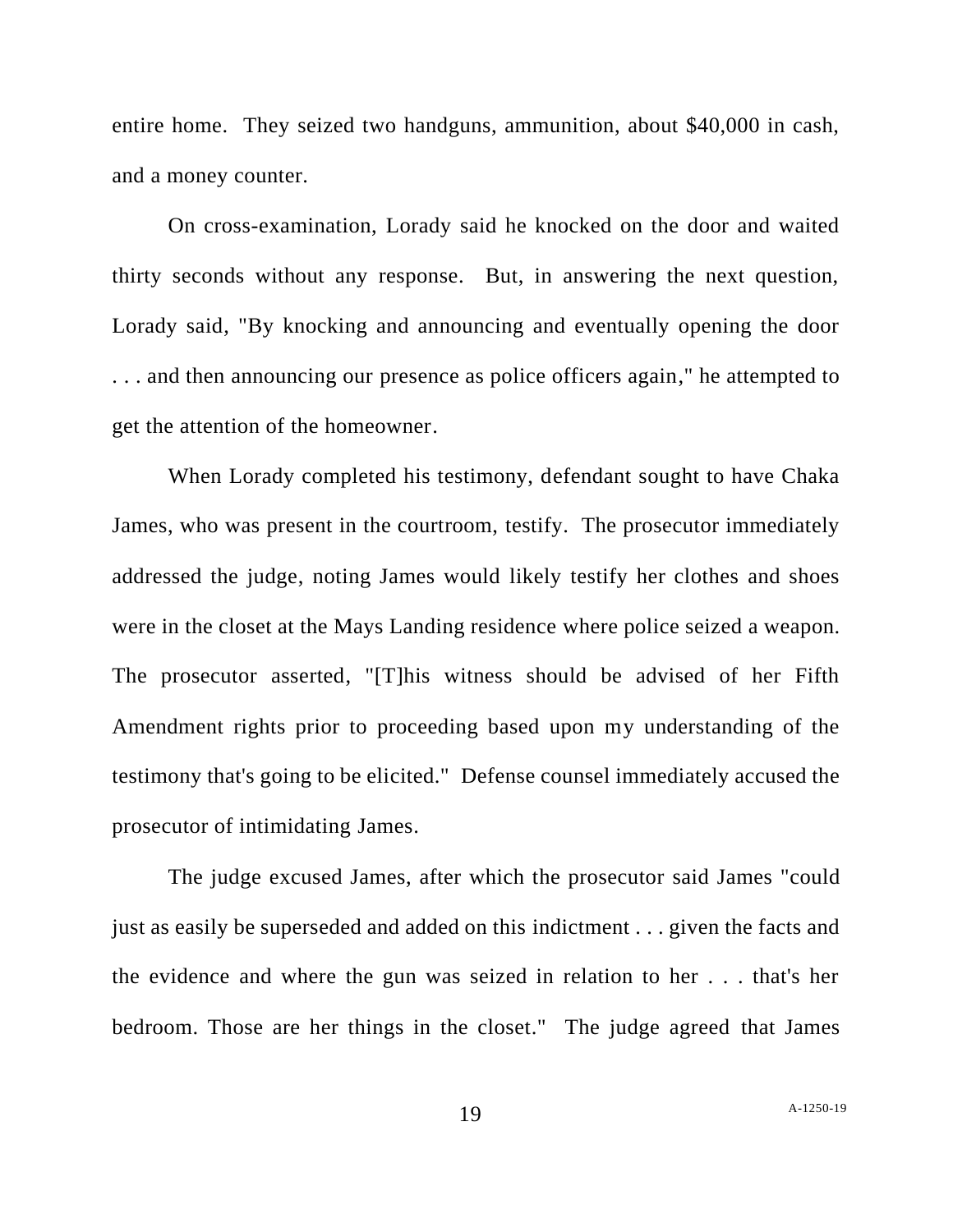needed to be advised of her rights before testifying. Defense counsel stated he would limit his questioning of James to the entry by police and whether they announced their presence before entering, but the judge stated James would "open[] herself to every bit of cross-examination" if she testified. The judge brought James back into the courtroom and said:

> Ms. James, there's been discussion among counsel with the Court with respect to an aspect of this that frankly is of concern to the Court. In order for you to testify here today, I would have to administer your Fifth Amendment rights. You are possibly exposed to some criminal liability in this case going forward. I'm not saying this to scare you. I am not saying this to keep you from testifying. What I would ask you to do, ma'am is I'm going to give a new date for this hearing to continue. That will give you time to consult with an attorney.

On the return date, James indicated she did not wish to testify. Defense counsel requested time to submit a brief and motion seeking judicial immunity for James's testimony; the judge agreed and adjourned the proceedings.

On the next return date, the judge said James had not requested immunity, the prosecutor had not agreed to immunize James, and defense counsel failed to file anything with the court to support the grant of immunity. The attorneys briefly summarized their positions, with defense counsel arguing Lorady's testimony was unreliable, and the judge should conclude "the way and manner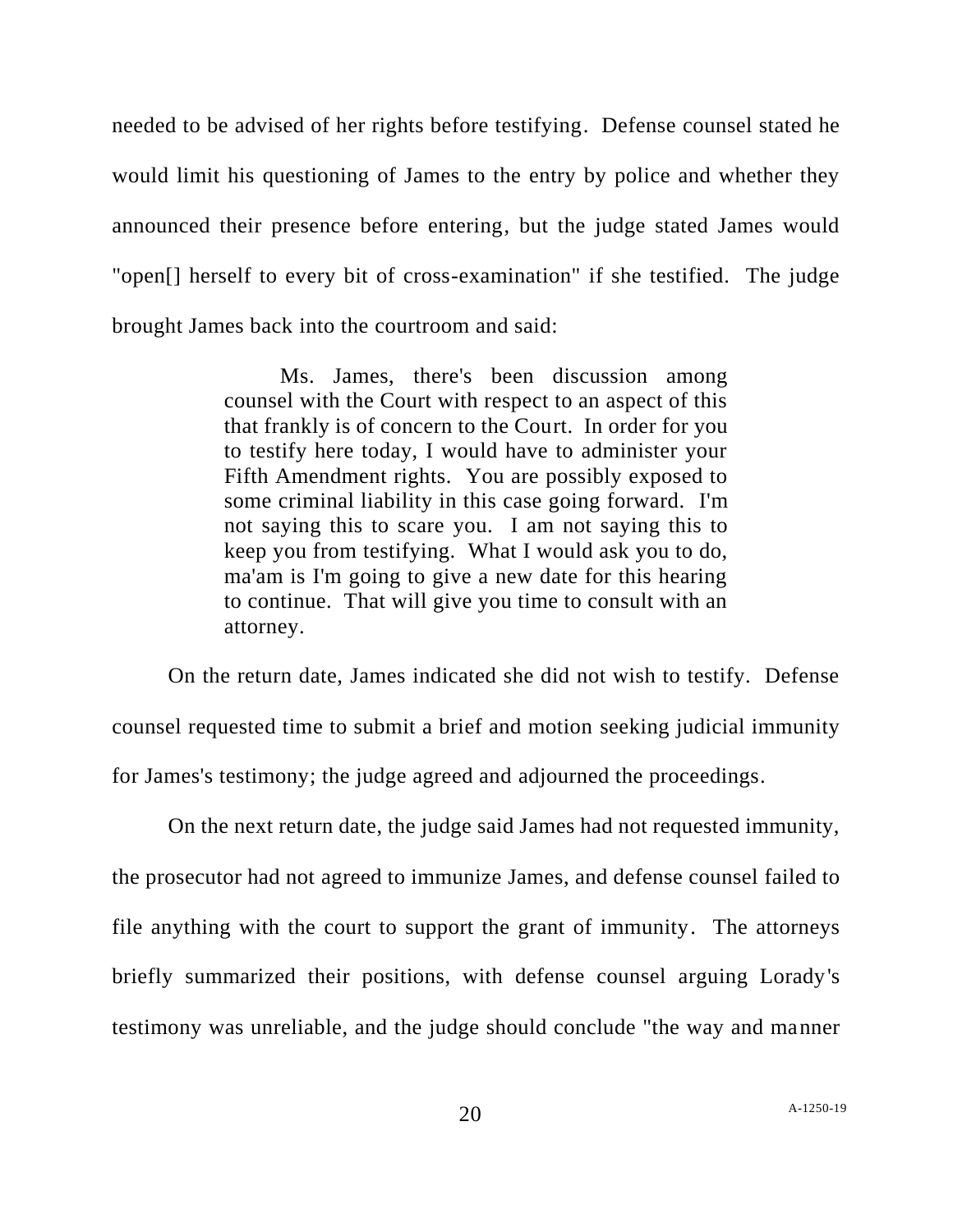of entry was not consistent with" the knock and announce provisions of the warrant.

However, without specifically recounting any details of Lorady's testimony, the judge found "the detective's credibility in this particular matter was intact." She found the testimony was "internally consistent," "straightforward" and "believable," and any "inconsistencies and . . . gaps in [Lorady's] memory [we]re not material" because execution of the warrant was "almost three years ago." The judge found "the execution of the search warrant did not violate any laws or any procedural aspects"; but notably the judge never made a specific finding that Lorady knocked and announced the presence of police prior to opening the door with the pneumatic device. The judge entered an order denying Siddiq's motion to suppress evidence seized pursuant to the warrant executed at the Mays Landing residence.

Siddiq contends in Point I that the judge improperly interfered with his ability to produce a witness at the suppression hearing by acceding to the prosecutor's threat of potential criminal prosecution if James took the witness stand. In Point II, Siddiq argues we should reverse the order denying the motion to suppress because Lorady admitted that he failed to knock and announce before entering the house.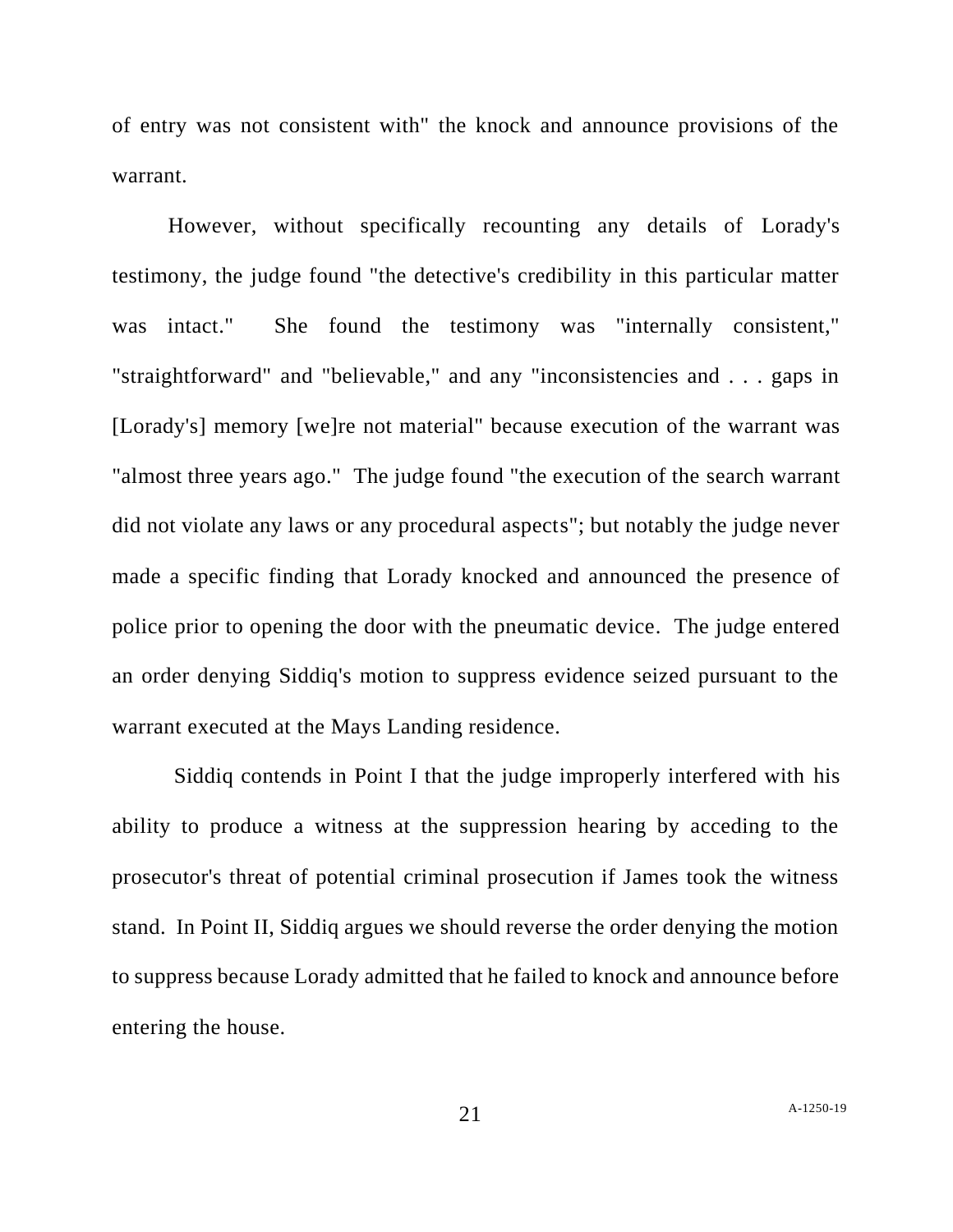The State counters by asserting any failure by police to announce their presence prior to entry does not require or justify suppression of the evidence. The State segues into opposing Siddiq's first point by arguing any alleged "interference with [James'] choice to testify was inconsequential," because even if she testified that police failed to announce their presence before entry, suppression was not justified.

We agree the judge's intervention at the prosecutor's insistence as James was about to take the witness stand was clearly error. We said in State v. Blazas:

> It is well-established that access to witness testimony falls within this constitutional guarantee [to present a complete defense]. Our Supreme Court held that a "defendant's due process rights are violated when there is substantial government interference with a defense witness'[s] free and unhampered choice to testify[.]" In Feaster, a key prosecution witness recanted his trial testimony and was slated to testify at the defendant's post-conviction relief hearing. After a veiled threat to prosecute him for perjury, the witness did not testify. The Court held that "the State may not use threats or intimidating tactics that substantially interfere with a witness's decision to testify for a defendant. Such conduct, even if motivated by good faith, cannot be tolerated[.]"

[432 N.J. Super. 326, 339 (App. Div. 2013) (all but first alteration in original) (quoting State v. Feaster, 184 N.J. 235, 251, 262 (2005)).]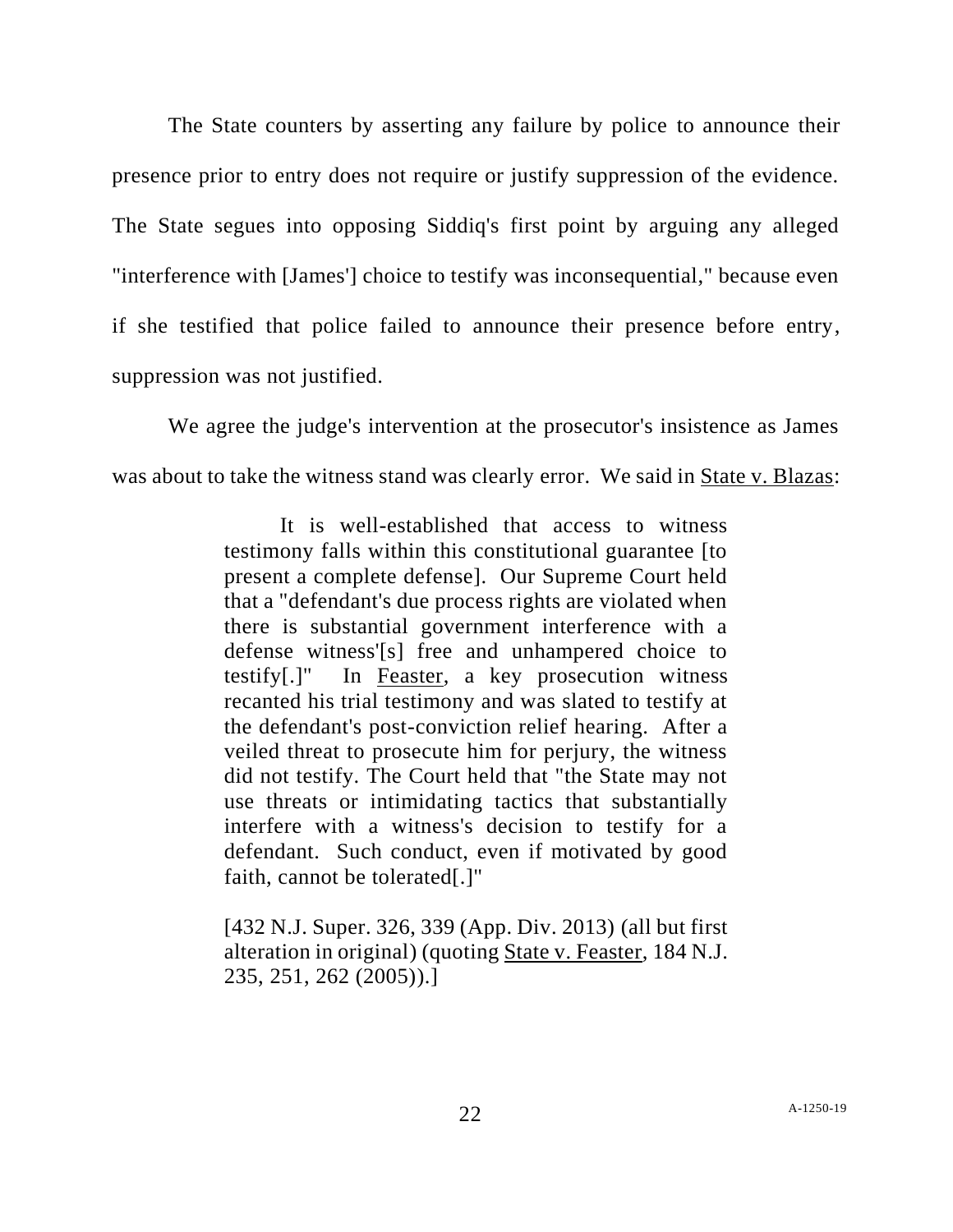We recognize it may be appropriate for a judge "to apprise a witness, who has been subpoenaed to appear, of his privilege against self-incrimination." State v. Johnson, 223 N.J. Super. 122, 130–31 (App. Div. 1988) (citing Van Horn v. City of Trenton, 80 N.J. 528, 535–36 (1979)). But, "such authority should be exercised sparingly and with great caution, particularly where . . . the prospective witness is not in imminent peril of being charged with a criminal offense, and assertion of the privilege will have the effect of suppressing evidence." Id. at 131. "Obviously, the paramount interest, in the context of a criminal trial, is the free flow of relevant information. Weighed against that interest, the prospect that a witness may ultimately be charged with an offense by reason of what he says on the stand pales in significance." Id. at 130 n.3.

We explained in State v. Smith the appropriate procedure to be followed by the judge "when the privilege against self-incrimination may be implicated." 322 N.J. Super. 385, 393–94 (App. Div. 1999) (citing State v. Jennings, 126 N.J. Super. 70, 75–78 (App. Div. 1972)). That procedure was not followed here.

The prosecutor's assertion that James faced criminal prosecution because she resided in the house where evidence was seized bordered on the preposterous. The prosecutor first raised the possibility at the second hearing on Siddiq's motion on November 1, 2018, more than two years after his arrest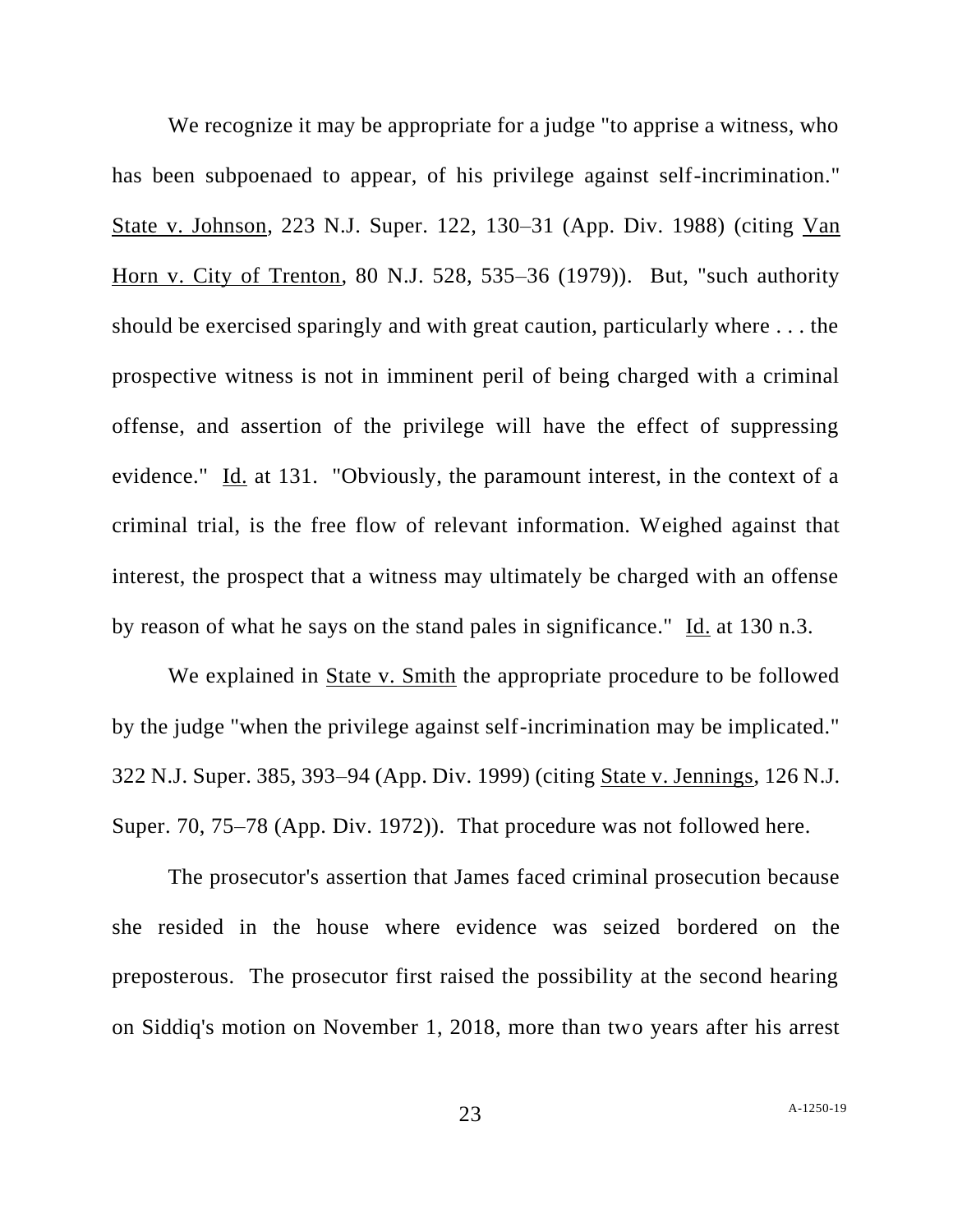and execution of the warrant, and two years after the return of the first indictment. Had the State ever intended to prosecute James, it surely had the time to do so. Moreover, as we noted, Siddiq was a major target of the extensive investigation from its inception, and, when the State returned a superseding indictment after Siddiq's motion to suppress was denied, Siddiq was the sole defendant. Lastly, it is for the judge, not the witness and certainly not the prosecutor, "to evaluate the claimed hazard" of self-incrimination. In re Boiardo, 34 N.J. 599, 602 (1961).

Before addressing an appropriate remedy for this error, we consider the argument in Point I of Siddiq's brief, specifically, that Lorady admitted to not announcing the presence of police before opening the door to the residence with the aid of a pneumatic device. We initially reject the certitude of defendant's claim.

Our standard of review requires us to "defer to a trial court's factual findings in deciding a motion to suppress, 'so long as those findings are "supported by sufficient credible evidence in the record."'" State v. Radel, 249 N.J. 469, 493 (2022) (quoting State v. Elders, 192 N.J. 224, 243 (2007)). In this case, however, the judge failed to make any findings on the critical issue. Concluding Lorady was "believable" was insufficient, nor was the conclusory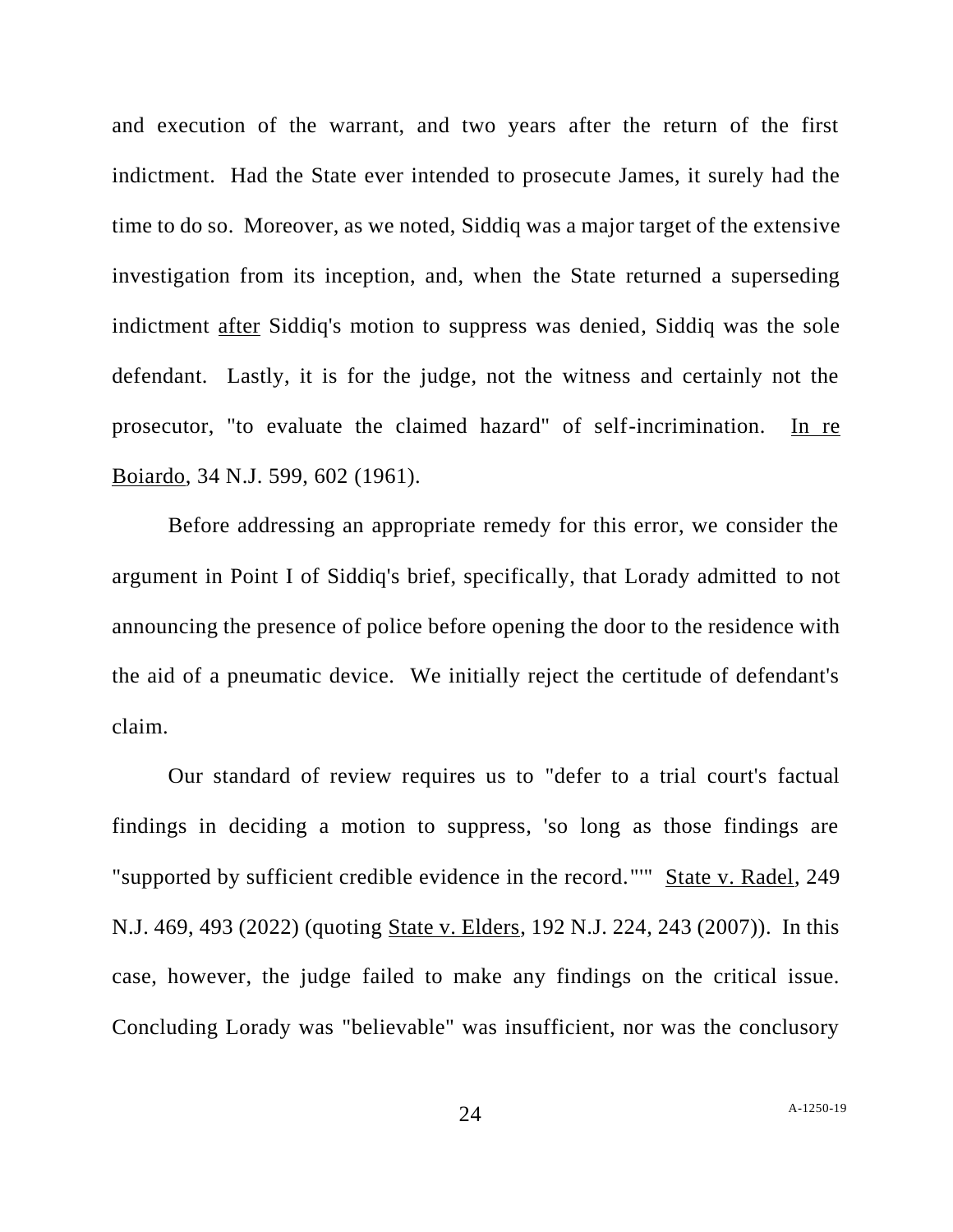statement that the execution of the warrant "did not violate any laws or any procedural aspect." We also fail to see how the judge found Lorady's testimony "internally consistent" when it clearly was not.

We disagree with the State that a potential violation of the "knock-andannounce" rule is insignificant and does not require application of the exclusionary rule. See, e.g., State v. Caronna, 469 N.J. Super. 462, 497–98 (App. Div. 2021) (finding violation of the knock and announce rule must be considered in evaluating the reasonableness of a search and the exclusionary rule is the appropriate remedy for a violation). However, on the record before us, given the judge's lack of specific factual findings, we refuse to decide that police violated the knock and announce rule in this case.

We conclude a remand is necessary to conduct an entirely new suppression hearing focused on the execution of the search warrant at the Mays Landing residence and whether law enforcement violated the terms of the warrant. Because the judge made credibility determinations, we order the remand to take place before a different judge. See, e.g., State v. Camey, 239 N.J. 282, 312 (2019) (remanding for a hearing before a different judge because the original judge made extensive credibility findings, including as to a witness not before the court).